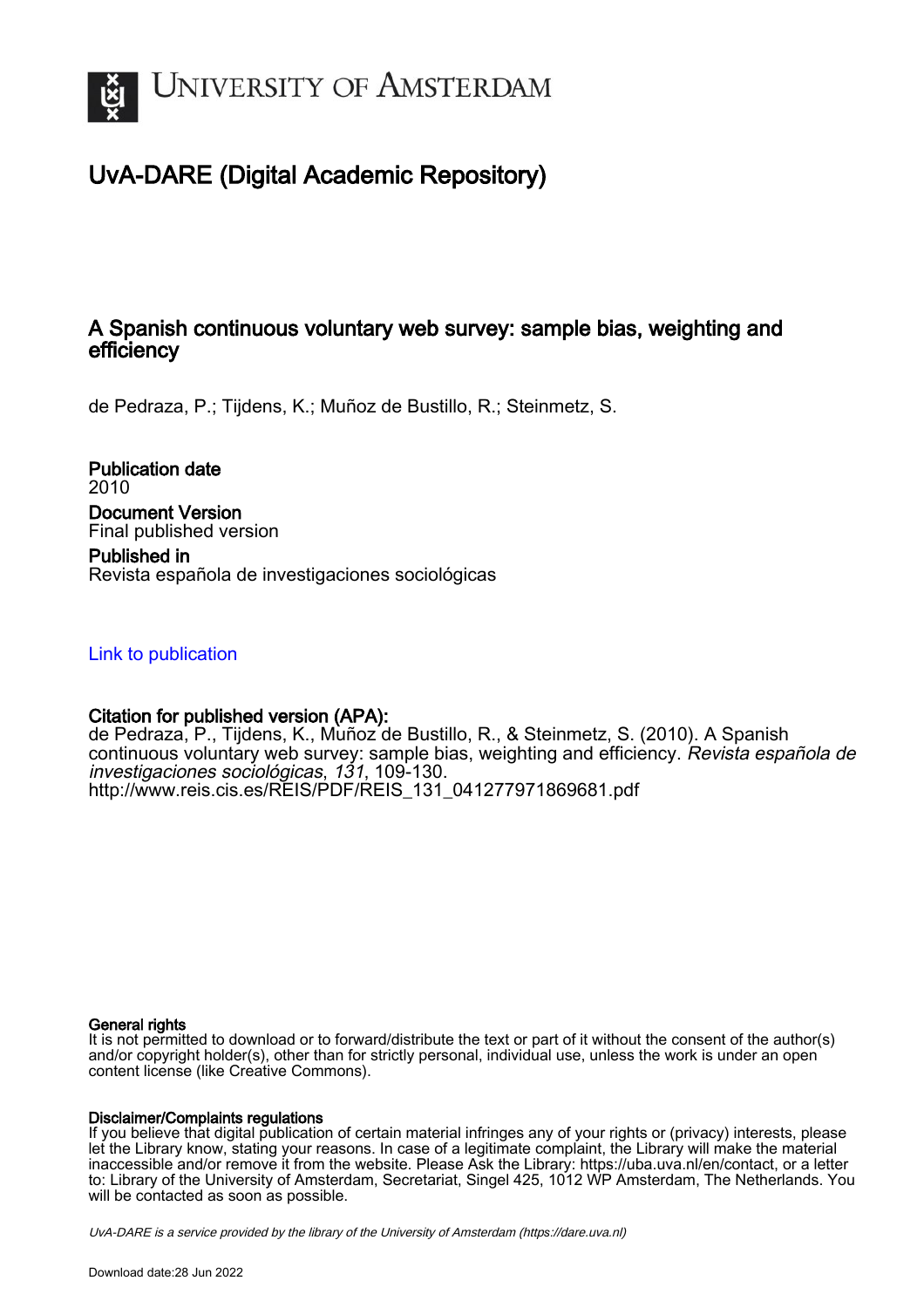# A Spanish Continuous Volunteer Web Survey: Sample Bias, Weighting and Efficiency\*

Una encuesta voluntaria y continua en la red en España: sesgo, ponderación y eficiencia

> Pablo de Pedraza University of Salamanca pablodepedraza@usal.es Kea Tijdens University of Amsterdam k.g.tijdens@uva.nl Rafael Muñoz de Bustillo University of Salamanca bustillo@usal.es Stephanie Steinmetz University of Amsterdam steinmetz@fsw.eur.nl

*Keywords:* Online Surveys, Fieldwork, Sampling, Response Rates, Labour Market.

*Palabras clave:* Encuestas Online, Trabajo de Campo, Muestreo, Tasas de Respuesta, Mercado de Trabajo.

#### **RESUMEN**

**ABSTRACT**

Using micro data from a continuous volunteer web survey (CVWS), the *WageIndicator* (WI), this paper firstly analyses the type of bias that such a survey method produces. Secondly, following a «modelbased» approach, two alternative data weighting methodologies are implemented. Thirdly, in order to test whether weighting corrects the bias, thus making it possible to obtain conclusions applicable to the whole labour force, the efficiency of the weighting Utilizando los datos obtenidos mediante una encuesta continua en Internet (CVWS), *tusalario.es* (WI), que tiene como población objetivo la población activa española, el trabajo analiza, en primer lugar, el sesgo que dicho método de encuesta produce. En segundo lugar, aplica dos metodologías de ponderación con la intención de corregir los errores de representatividad. En tercer lugar, para saber si la ponderación de los datos corrige el sesgo y hace posible la obtención de

\* Acknowledgements: this paper is based on research conducted as part of the WOLIWEB (WOrk LIfe WEB) project, funded by the European Community under the 6th Framework Programme (FP6-2004-506590). For more information see *http://www. wageindicator.org*.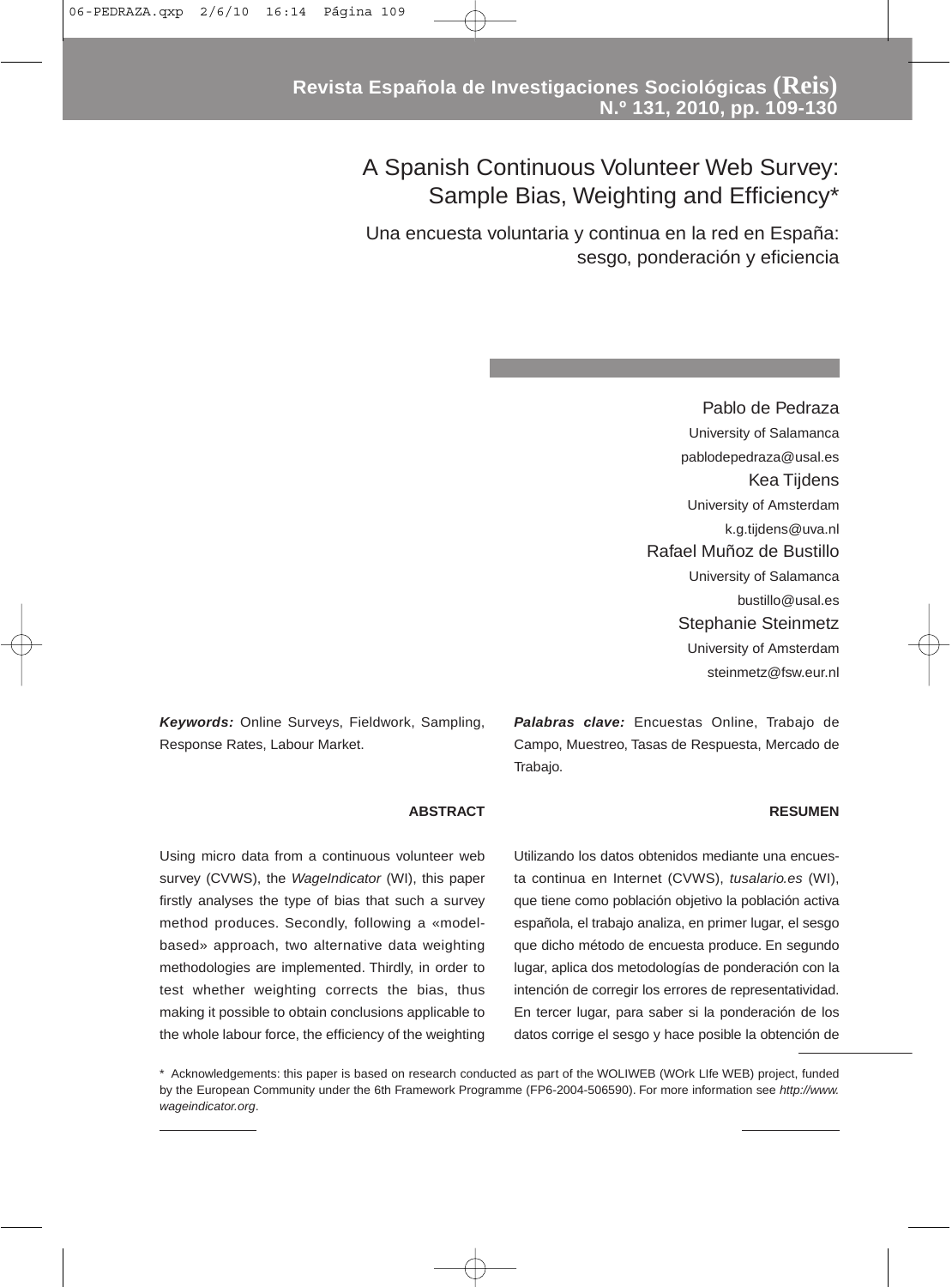methodologies is evaluated. Since the *WageIndicator* is a labour market oriented survey, weighting efficiency is evaluated by calculating mean salaries, inequality indices and salary regressions before and after applying weights to WI data, and by comparing the results obtained with those achieved using the Structure of Earnings Survey (SES), a wage survey run by the Spanish National Statistics Institute. It is concluded that, after weighting, estimated statistics and parameters move in the right direction.

resultados y conclusiones aplicables al conjunto de la población activa, la eficiencia de ambas metodologías de ponderación es evaluada. La estrategia de evaluación consiste en comparar salarios medios, índices de desigualdad y regresiones salariales obtenidos antes y después de ponderar los datos del WI con aquellos que pueden obtenerse utilizando los datos de la Encuesta de Estructura Salarial (SES), que lleva a cabo el Instituto Nacional de Estadística. Los estadísticos y parámetros estimados se mueven en la dirección correcta después de ponderar.

#### **Pablo de Pedraza**

PhD in Applied Economics and BA in Law and Economics from the University of Salamanca. He is currently a non-tenured Assistant Lecturer at the same university.

Doctor en Economía Aplicada y Licenciado en Derecho y Economía por la Universidad de Salamanca. En la actualidad es Profesor Ayudante Doctor en dicha Universidad.

#### **Kea Tijdens**

PhD in Sociology from the State University of Groningen. She is currently a research coordinator at the Amsterdam Institute of Labour Studies and a Professor in the Sociology Department at the University of Rotterdam.

Doctora en Sociología por la State University of Groningen. En la actualidad es coordinadora de investigación del Amsterdam Institute of Labor Studies y Profesora en el Departamento de Sociología de la Universidad de Rótterdam.

#### **Rafael Muñoz de Bustillo**

PhD in Economics from the Complutense University of Madrid. He is currently a Professor in the Department of Applied Economics at the University of Salamanca.

Doctor en Economía por la Universidad Complutense de Madrid. En la actualidad es Catedrático del Departamento de Economía Aplicada de la Universidad de Salamanca

#### **Stephanie Steinmetz**

PhD in Sociology from the University of Rotterdam. She is currently a postdoctoral researcher at the same University.

Doctora en Sociología por la Universidad de Rótterdam. En la actualidad es investigadora postdoctoral en la misma Universidad.

Departamento de Economía Aplicada. Facultad de Derecho (hab. 137). Universidad de Salamanca. Campus Miguel de Unamuno. 37007 Salamanca (Spain).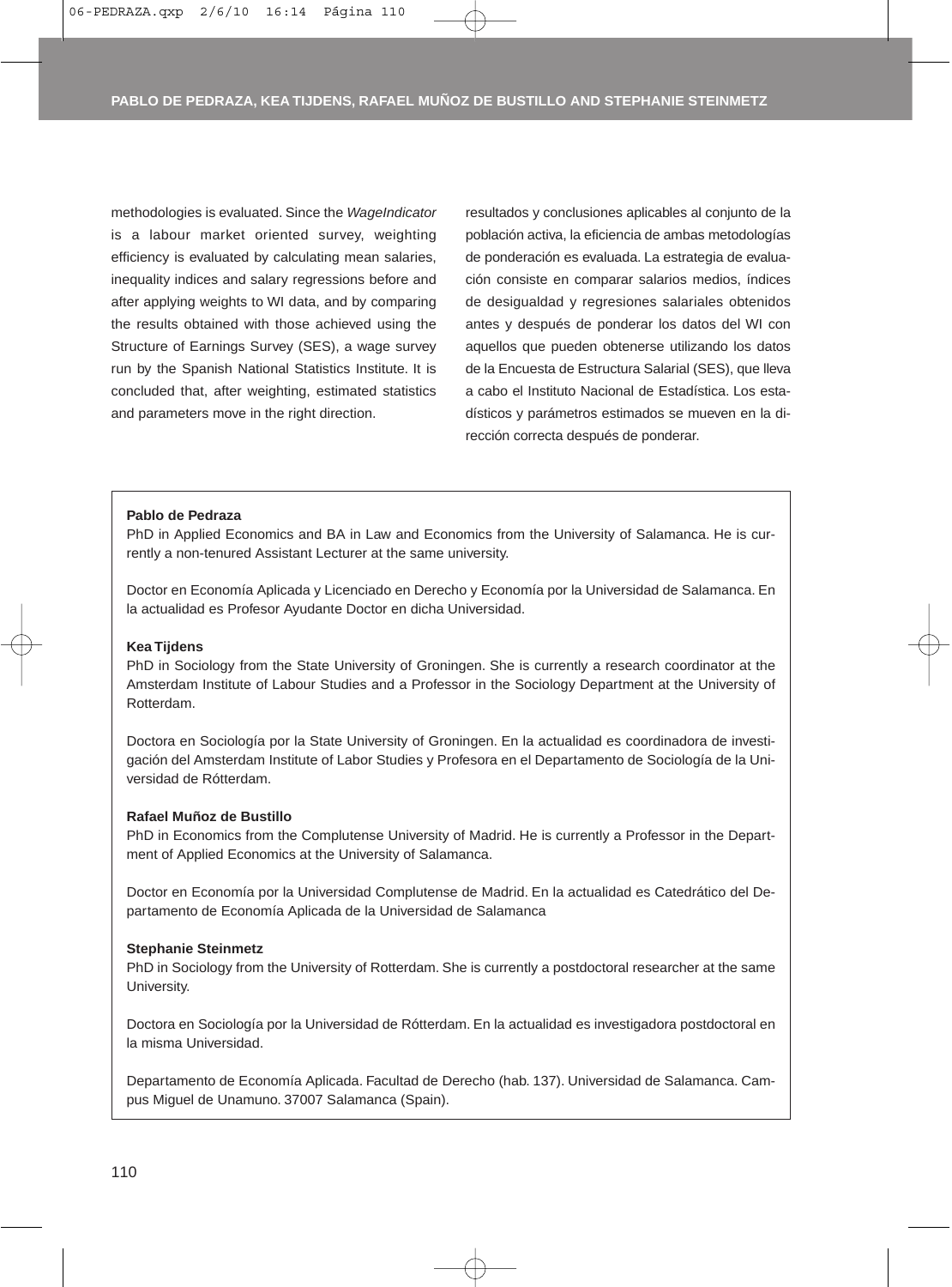#### 1. INTRODUCTION: STATE OF THE ART OF THE WEB SURVEYS METHODOLOGY

Using data from the Spanish WageIndicator survey (WI, see *www.tusalario.es*), a Continuous Voluntary Web Survey (CVWS) whose target population is the Spanish labour force, this paper aims to test whether weighting data from a CVWS enables this type of data to be used to obtain conclusions applicable to the whole target population. The paper uses two methods to calculate weights: post-stratification (PS) and propensity score adjustment (PSA). The former method is commonly used to weight traditional survey data; the latter has often been used to weight data from mixed-mode-probability based surveys in which the web was one of the modes used. Both methods have been adapted to be applied to WI data.

The strengths and weaknesses of web surveys have been discussed extensively in the literature (Bronner and Kuijlen, 2007; Coderre et al., 2004; Fricker and Schonlau, 2002; Ilieva et al., 2002; Pratesi et al., 2004; Roster et al., 2004; Schneider et al., 2005; Tingling et al., 2003; Tuten et al., 2002). There remain fundamental concerns related to various sources of survey error, particularly regarding the coverage error, the error associated with the inference from non-probability samples, the non-response error and the measurement error.

At present, the coverage error is a serious problem for many web surveys, particularly those targeting the general population. As not every person has Internet access, and as a list of e-mail addresses covering the whole population does not exist, not everyone has the same probability of being included in the survey. Moreover, though Internet penetration rates continue to increase, the potential bias is related not only to the number of people who have access to the Internet, but also to the differences among them in age, gender, education, and behavioural characteristics (Bandilla et al., 2003; Couper et al., 2007; Dever et al., 2008).

The absence of an e-mail list for the whole population implies the absence of an adequate sampling frame (Couper, 2000). Particularly, problems arise when adopting non-probability and self-selection recruitment methods. In these cases respondents form a convenience rather than a probability sample and little is known about the degree to which the results obtained can be generalised for the whole population. Furthermore, people who self-select into a survey may differ from those who do not in terms of time availability, web skills, or altruism to contribute to the project (Bandilla et al., 2009; Fricker, 2008; Malhotra and Krosnick, 2007).

Coverage and sampling is less of a problem where all members of the target population use the Internet and when e-mail addresses are known, such as students, employees,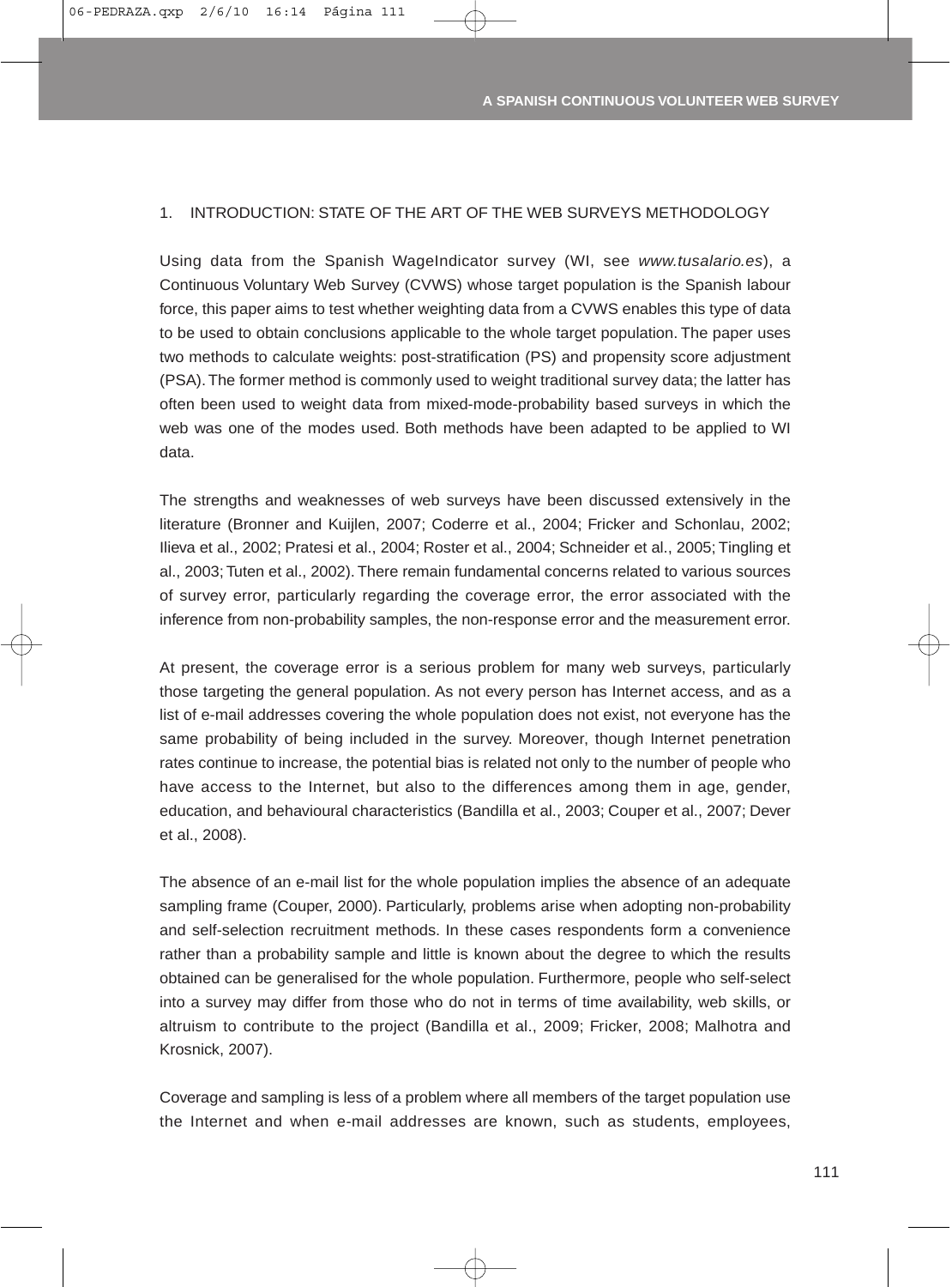members of organizations, customers, etcetera. Here, the existence of a proper sampling frame allows the drawing of a probability-based sample, and the conclusions can be generalised to the whole population at stake by using standard inference procedures. However, even once a (probability) sample of potential respondents has been selected, the methodological concerns continue, because not all sample members will be willing or able to complete the survey. The extent of bias depends on the rate of non-response as well as on differences between respondents and non-respondents in the variables of interest. Nonresponse bias is not unique to web surveys but as their response rates tend to be lower when compared to other modes (Lozar Manfreda et al., 2008; Lynn, 2008; Kaplowitz et al., 2004; Shih and Fan, 2008), the problem is quite severe (but clearly defined) (Pratesi et al., 2004). Different reasons, such as inefficiency of response stimulating efforts (incentives, follow-up contacts), technical difficulties (slow or unreliable connections, low-end browsers), personal problems in using a computer, and privacy and confidentiality concerns could be responsible (Bosnjak and Tuten, 2003; Galesic, 2006; Göritz, 2006; Heerwegh, 2005; Kaczmirek, 2008; Vehovar et al., 2002). For non-probability web surveys, the problem of non-response is hard to define because its evaluation is traceable only in cases where the frame and the chance of selection are known, which is not the case for CVWSs.

Two approaches have been identified to reduce the bias resulting from the inferential problems outlined above and to improve the quality of web surveys (Couper and Miller, 2008). The «design-based» approach attempts to build probability web surveys by using other methods for sampling and recruitment, and, where necessary, providing Internet access to those without it (De Leeuw et al., 2008; Scherpenzeel and Das, 2009). The «model-based» approach attempts to correct for representational biases of non-probability web surveys using different weighting techniques (Bethlehem and Stoop, 2007). Poststratification (PS) weighting has mainly been applied to correct socio-demographic differences between the sample and the population under consideration. Propensity Score Adjustment (PSA) also aims to correct differences in socio-demographic variables but sometimes has also used «webographic» (attitudinal or behavioural) variables regarding individuals' decisions to participate in web surveys (Lee and Vaillant, 2009; Loosveldt and Snock, 2008; Rosenbaum and Rubin, 1983; Schonlau et al., 2009). As PSA calculation requires two samples —a random sample for calibration and a second calibrated sample—, several research studies have calculated PSA after introducing webographic questions in both surveys. These questions are thought to best capture the differences between the general population and people able and willing to answer Web surveys (Taylor, 2005). Until now, to our knowledge no studies of that kind have ever been conducted in Spain. Although it has been emphasised that in order to generalise web survey results for the whole population, PS and propensity-based weights are necessary (Duffy et al., 2005), the implications of the different adjustment procedures are still under discussion. So far their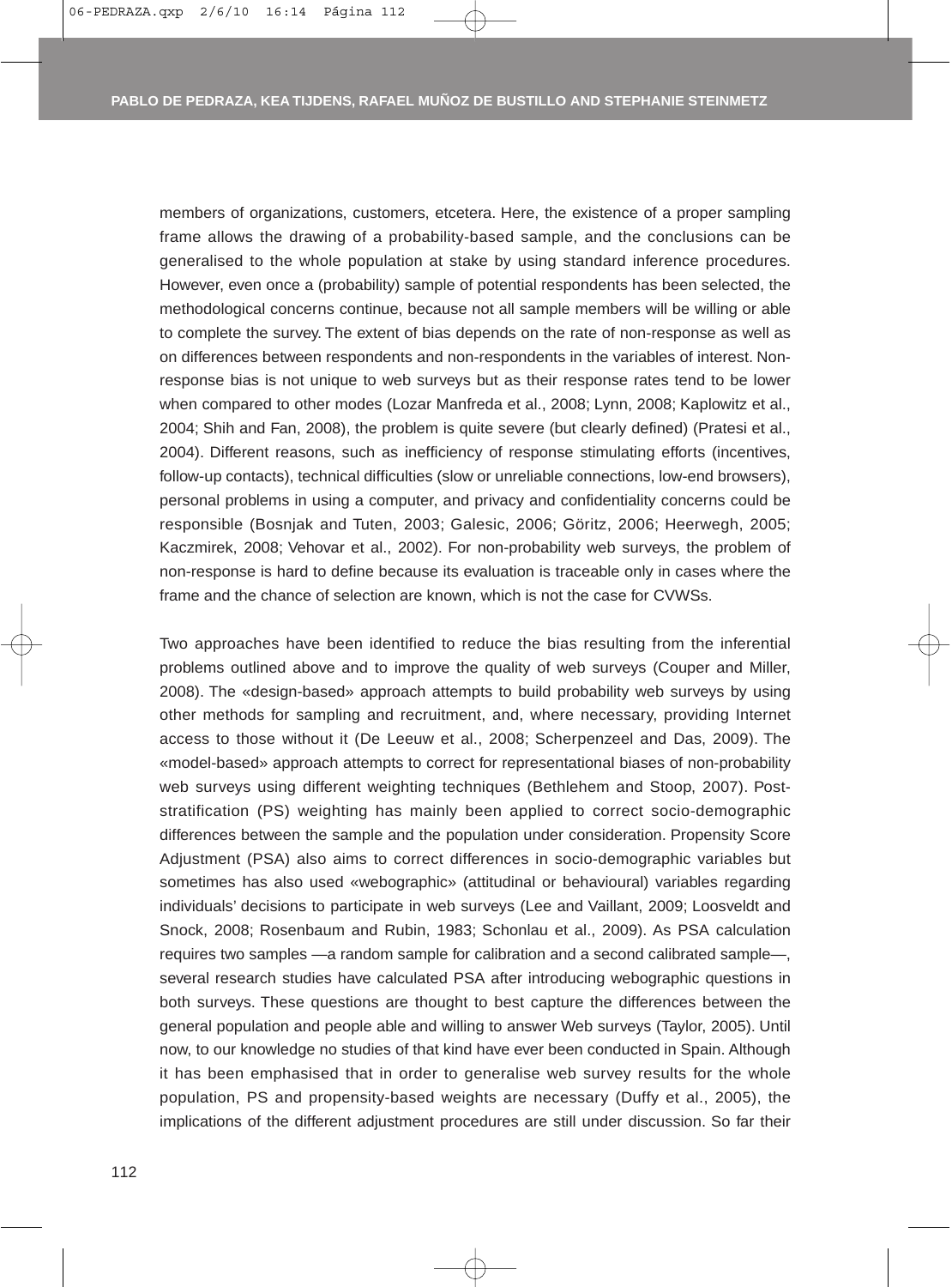application has produced rather diverse results, and there is no certainty as to whether the representativeness of web surveys can be improved (Taylor, 2005; Steinmetz et al., 2009; Vehovar et al., 1999). In this respect, this paper aims to contribute to the debate regarding web survey data quality, reliability and validity for scientific use by testing the implementation of the aforementioned adjustment techniques to the WI data.

Although few previous «design-based» measures were implemented during the WI project, the paper uses a «model-based» approach attempting to correct for representational biases of non-probability web surveys using post-stratification and PSA weights. As the WI target population is the Spanish labour force, in the methods developed below it is assumed that the Spanish Labour Force Survey (LFS) sample is representative of the Spanish labour force and that coverage and non-response errors can be captured by comparing WI and LFS data. It is also assumed that statistics and parameters estimated using SES data are population ones. The paper aims to test the extent to which the calculation of weights adjusts the coverage and non-response bias, making it possible to use CVWSs to estimate labour market variables such as mean salaries, inequality indices and salary determinants.

In order to fulfil this goal, the paper is structured as follows. Section 2 sets the WI survey within the context and characteristics of the Spanish internet population by using data from the Media Research Association Survey for Internet Users (AIMC)<sup>1</sup>, and it describes the WI bias by using data from the Spanish Labour Force Survey. Section 3 describes the two methods used to calculate weights: PS and PSA. Section 4 evaluates the efficiency of weights by running conventional labour market analyses (mean salaries, inequality indices and salary regressions) using WI data before and after weighting and data from the Spanish Structure of Earnings Survey (SES). Section 5 draws conclusions and section 6 raises discussion regarding the use of web surveys.

### 2. THE WI SURVEY, INTERNET PENETRATION AND WI SAMPLE BIAS

#### 2.1. *The WI survey and its marketing measures*

The WageIndicator survey (WI) is currently conducted in approximately 50 countries, and it has two main goals, among others. Firstly, it seeks to generate data on labour market issues to increase our knowledge of the socioeconomic determinants of citizens' work life attitudes, preferences and perceptions within an international perspective. The major tool for reaching such a goal is the development of a CVWS based on questionnaires that are

1 9.ª Encuesta de la Asociación para la Investigación de los Medios de Comunicación (AIMC) a usuarios de internet.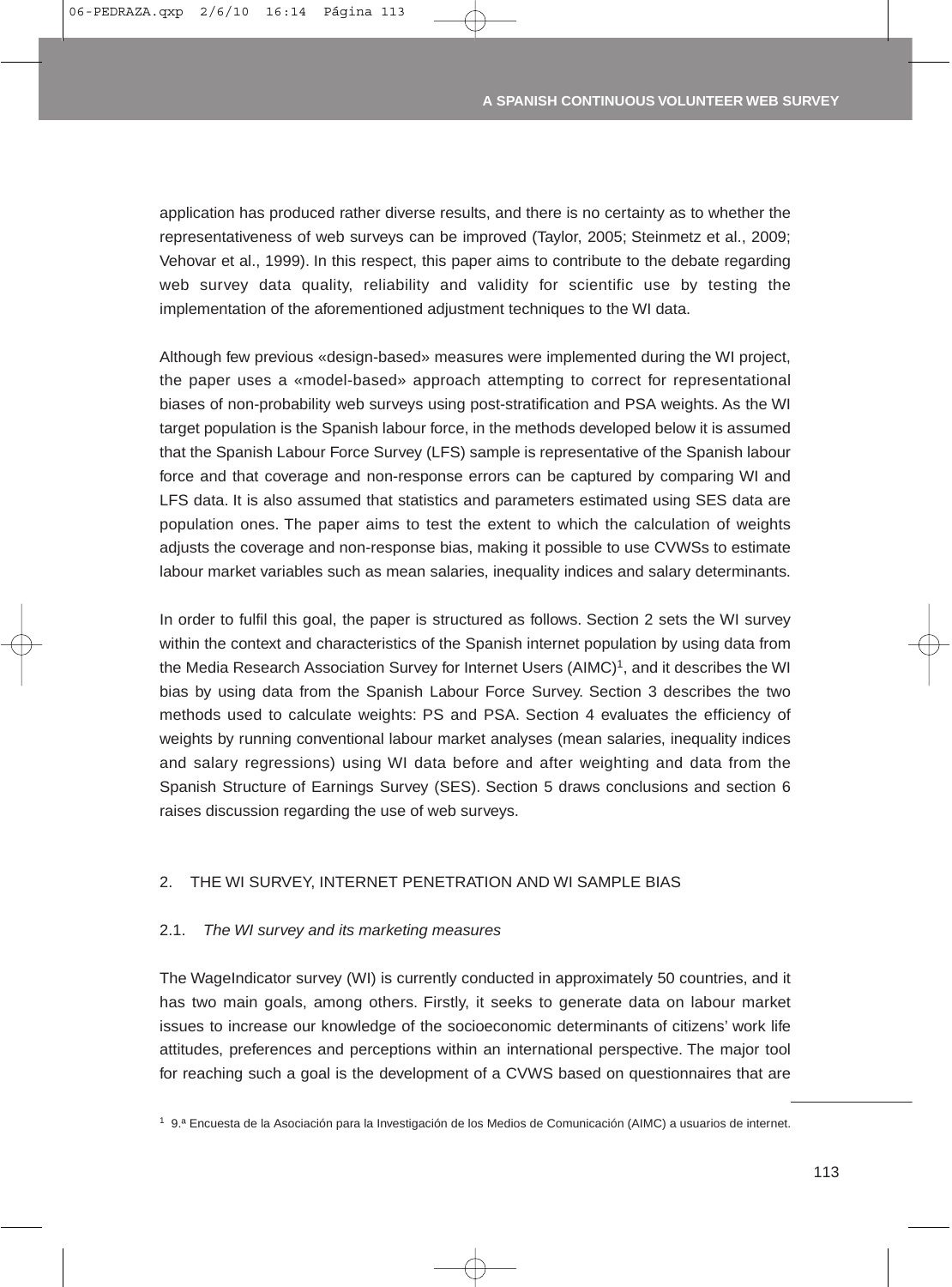similar across countries and that are posted on different national web sites<sup>2</sup>. This survey method facilitates the collection of comparable international data on wages and other labour related variables, which are not always available in official surveys, for example data on family life, commuting or job insecurity (see Muñoz de Bustillo and Pedraza, 2009). In addition, because the web survey is continuously posted, it allows for survey modules that change over time. Quick access to homogeneous international data on labour market issues is important, especially in the current context of globalization and rapid technological and social change. Secondly, and as a by-product, the other goal of the WI is to improve web survey methods to facilitate the scientific use of CVWS data. In this respect, although web surveys have many advantages (cost benefits, rapid data collection, ease of processing results, flexibility of questionnaire design and the potential to reach respondents across national borders) there remain unresolved issues having to do with the aforementioned traditional types of survey errors (coverage error, inference from nonprobability samples, non-response error and the measurement error). Probably because web surveys are mainly driven by commercial agencies, the dissemination of knowledge of existing web survey methodologies is underdeveloped.

In a CVWS the questionnaire is uploaded on the website and there is no *ex ante* control of the characteristics of the individual (as in a stratified random sample), nor are individuals randomly selected from a universe. The survey is answered in a process of non-controlled self-selection, whereby some individuals complete the questionnaire and others do not. Figure 1 shows the numerous steps (dot line) a person has to take in order to successfully complete the survey.

Firstly, all those without access to the Internet (broadband access) are excluded from the survey. The Spanish internet penetration rate by 2007 was around 44% of the population. Second, Internet attractions direct many surfers to other sites and not every internet user visits the WI homepage. Third, of the small fraction of surfers who visit the site hosting the survey, only a few will be interested in participating in the survey (Porter and Whitcomb, 2003). Finally, only a proportion of those originally willing to answer the questionnaire will go through the whole set of questions. The Spanish WI questionnaire has been available since 2005. Between January 2005 and January 2007 more than 500,000 people visited the web site and 15,000 of them, around 0.08% of the Spanish labour force, completed the questionnaire.

These steps reflect, at the same time, the error sources. However, many of the standard tools for dealing with the problems of underrepresentation in «standard» surveys are not

<sup>2</sup> For more details see *www.wageindicator.org*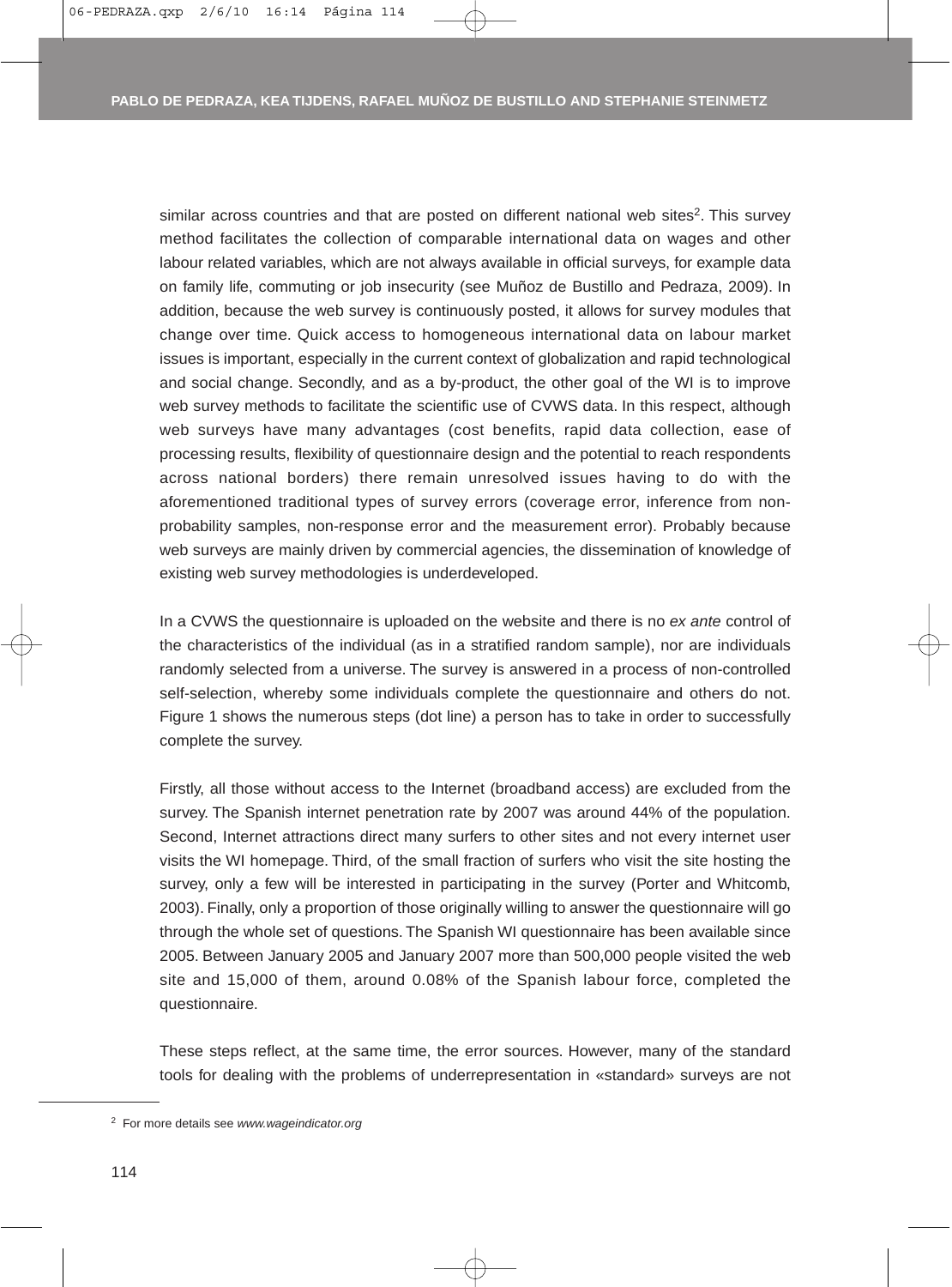FIGURE 1

Stages in the process of filling in a Continuous Voluntary Web Survey such as the WageIndicator, WI



directly applicable in the case of web surveys; in the terms used by Couper (2000): «For surveys where the frame cannot be identified, the problem of non-response is hard to define». Owing to the inherent difficulties in measuring, for example, non-response in open web surveys, researchers have focused on differences in response rates between mail and e-mail questionnaires in order to ascertain, by approximation, whether the non-response rate problem is greater or smaller in web surveys as compared to other types of surveys (Couper et al., 1999; Dillman, 1998; Fricker et al., 2005; Kaplowitz et al., 2004; Kiesler and Sproull, 2001; Llauradó, 2006). The coverage error is clearly present in the first step: people without internet access cannot complete the questionnaire, and the following steps do not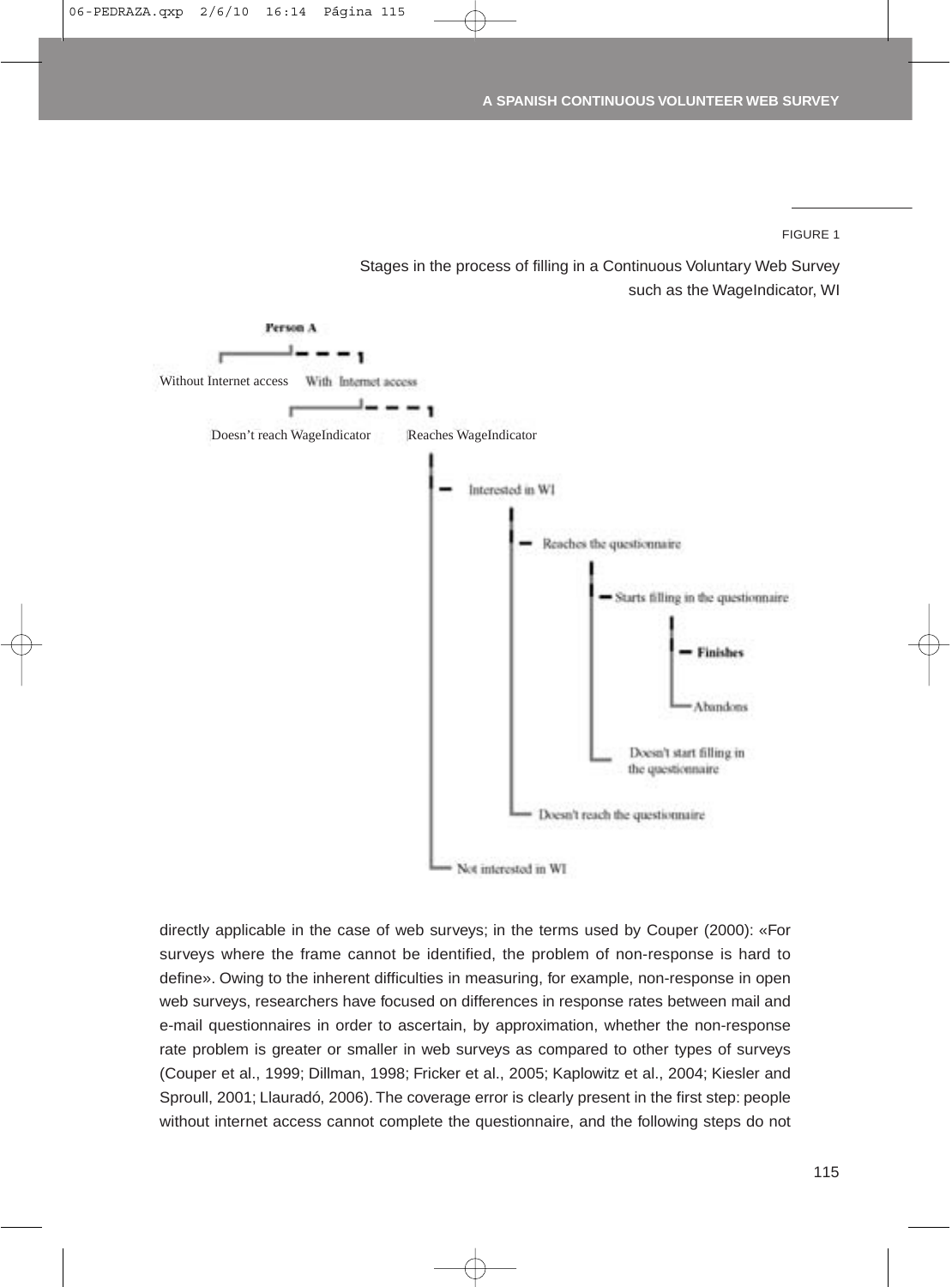have a clear «standard» survey equivalent concept and have been summarized within the ambiguous concept of «self-selection».

Regarding the second step, the error comes from a target population with internet access that does not visit the web site. This non-visiting error cannot be considered either a coverage error, because these people have internet access, or a non-response error, because these people have not been invited to complete the questionnaire.

Although non-response is difficult to define it is related to the third step: every WI homepage visitor is invited to complete the questionnaire; it could be said that CVWS non-response consists of people who after accessing the website do not complete the questionnaire. The fourth step implies non-response to a set of questions.

Together with problems related to sampling, coverage and non-response, web surveys also face problems of measurement errors: differences between the «true» answer and the answer recorded. These measurement errors can be different in web surveys compared to surveys with interviewers who, if properly trained, can explain whatever problems the interviewee might have with the questions.

Some of the bias mentioned can be specifically addressed with the proper resources. Special campaigns aimed at specific underrepresented groups can be developed. But many of the problems remain, especially because the type of action needed to solve specific bias will undoubtedly increase the cost of running web surveys, whereas their low-cost is precisely one of their major attractions. Several measures were taken to increase the number of respondents, but the WI project did not take specific measures to overcome coverage error.

Aiming to increase the number of visits and respondents, the website first gathered useful labour market related information for the public at large. For example, by using the information obtained through the questionnaire and based on salary regressions, web pages with a crowd-pulling Salary Check providing very detailed salary information related to a set of variables such as occupation, age, education, sector of activity, firm size and supervisory position, were constructed. Secondly, nation-wide promotion and publicity consisted of collaborations with trade unions and newspapers. Regarding collaboration with trade unions, there were active links on the web sites of the two main Spanish trade unions (UGT and CCOO). Visitors also had the possibility of drawing up labour market-related questions consisting mainly of personal and very specific situations. They were answered by forwarding visitors to each relevant and specific trade union unit. Consequently, the proportion of affiliated workers in the WI sample was over 25%, whereas this proportion in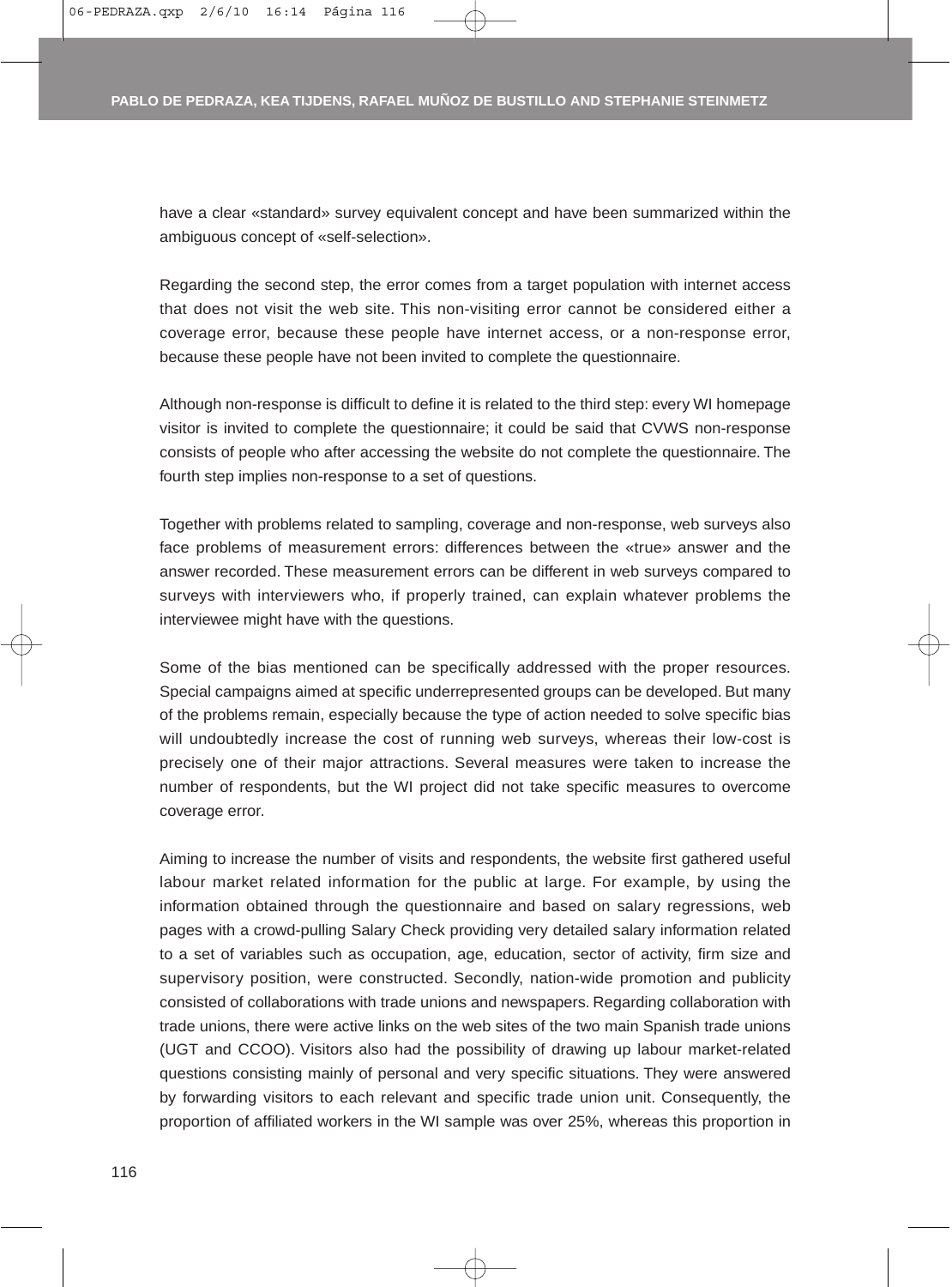the Spanish labour force is less than 20% (Visser, 2006). Regarding collaboration with newspapers, there were active links on El País, the main Spanish newspaper. Several news items with conclusions based on the data collected were published. These always increased the number of visits during the week after publication.

To increase women's participation in the survey, which was lower due to their characteristics in the labour market and their lower rate of internet use, specific marketing and targeting measures were taken. Such measures were developed within the framework of WI collaboration with trade unions and newspapers. Trade unions encouraged participation among female members by distributing internal emails. Newspapers published an article on International Women's Day, using WI data to analyse the situation of Spanish women in the labour market.

It is clear that the implemented measures increased the number of visits and encouraged participation, but it is very difficult to monitor, quantify and measure their impact. At the same time, marketing and targeting measures probably introduced other types of bias, for example the participation of more altruistic people who were worried about labour market problems. However, the introduction of behavioural variables in the calculation of weights is very limited because such types of questions are seldom included in the Official Surveys that are used as reference samples.

## 2.2. *Internet penetration and the WI sample bias*

Internet coverage, one of the main problems of CVWSs, was not tackled within the marketing and targeting measures. It is important to bear in mind that WI data have been collected within the Spanish context of internet penetration that can be studied using the 9<sup>th</sup> AIMC survey. The 9<sup>th</sup> AIMC survey was conducted during 2006 in order to collect information regarding the population of Spanish internet users. The following can be concluded according to AIMC data:

- a. The Spanish internet population is characterized by a higher level of education than that of the overall population. While 12.5% of the Spanish population have no education and 21% have only completed primary education, only 0.4% and 9.6% of the internet population have these two educational levels. While only 22% of the Spanish population holds a university degree, more than 46% of the internet population have had a university education.
- b. Internet use is more widespread among younger people, as 27% of the Spanish population is over 54 years old, compared to only 3.5% of the internet population.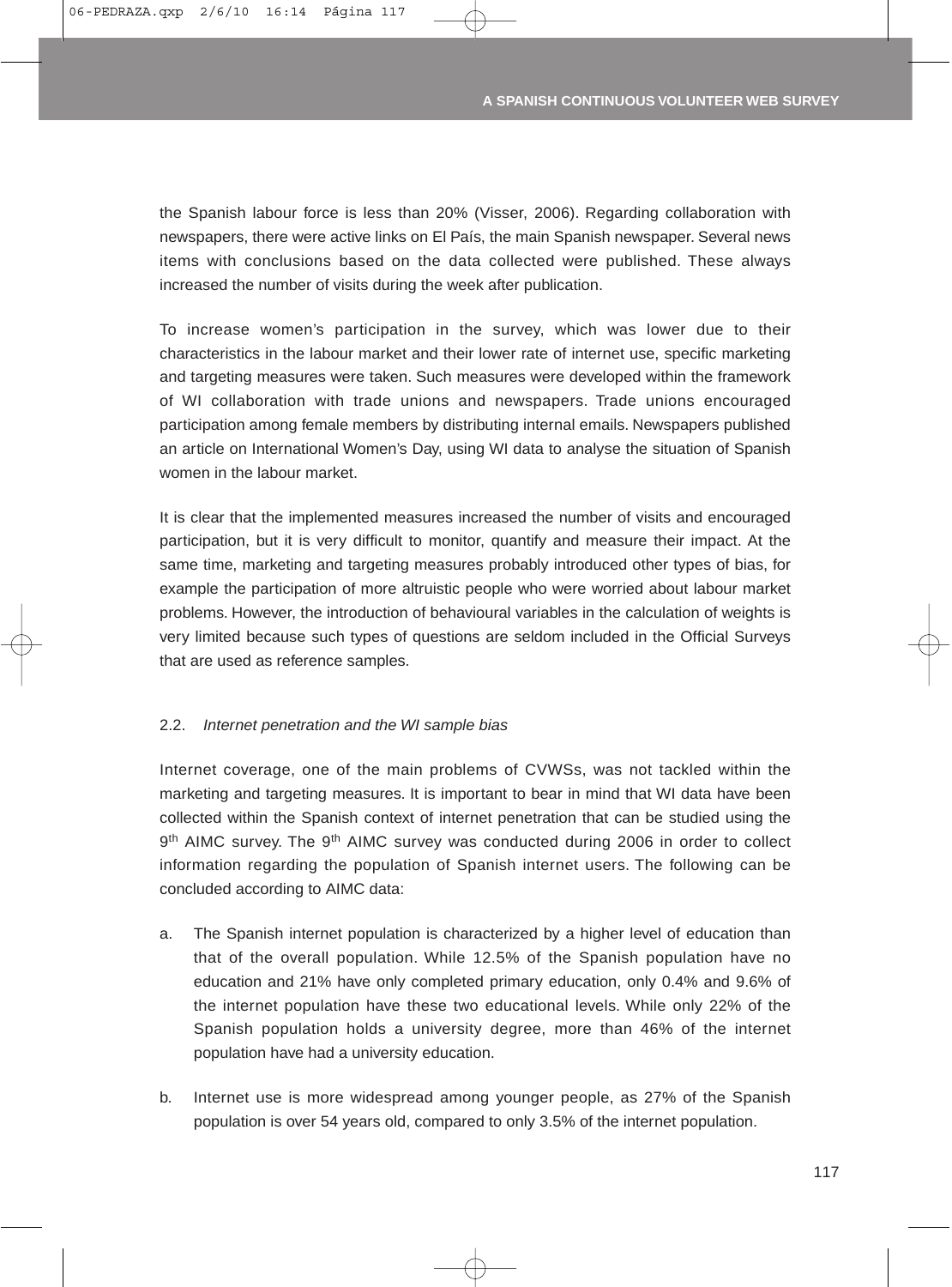- c. Internet use is more widespread among men. While 50.7% of the Spanish population is female, only 30% of internet users are women.
- d. Internet users are concentrated in regions such as Madrid and Catalonia. Madrid's population constitutes 13.6% of the Spanish population compared to more than 17% of internet users; and Catalonia's population makes up 15.8% of the Spanish population compared to more than 22% of internet users. In contrast, in some regions the proportion of internet users is far below their share of the Spanish population. For example, almost 18% of the Spanish population live in Andalusia but only 12.7% of internet users do so.

Although the WI target population is the Spanish labour force, and not the whole Spanish population, WI sample demographic characteristics do not differ greatly from the AIMC sample, with the sole exception of the gender balance. Comparing the 2006 Spanish Labour Force Survey (LFS) sample demographic characteristics with those of the WI sample, the following can be concluded:

- a. Educational levels are higher in the WI sample as compared to the Spanish labour force. For example, the proportion of Spanish workers who have completed university studies, 22%, is lower than the proportion of university educated workers who have completed the WI questionnaire, 50%. In contrast, the proportion of workers who have finished only secondary education is higher in the Spanish labour force, 60%, than in the WI sample, 33%. Finally, the proportion of workers who have completed primary education is very similar in both samples, 15% in the LFS and 13% in the WI, and the proportion of non-educated workers is, notably, the same 4%.
- b. Age has a clear impact on the WI sample. More than 10% of the Spanish labour force is 54 years or older, as compared to only 3% of the WI sample. It is important to note that younger workers, under the age of 24, are also underrepresented in the WI sample, given that they account for more than 11% of the LFS sample but only 7% of the WI one. This underrepresentation can be explained by the fact that although younger people are more familiarized with internet use, most workers joining the labour force before reaching the age of 24 are low-educated workers.
- c. Although internet use is more widespread among men, women are not underrepresented in the WI sample: the proportion of women is around 40% in both the LFS and the WI samples. The difference between both samples is less than 1%, which is comparable to the difference between the Structure of Earnings Survey (SES), commonly assumed to be a representative sample of Spanish labour force, and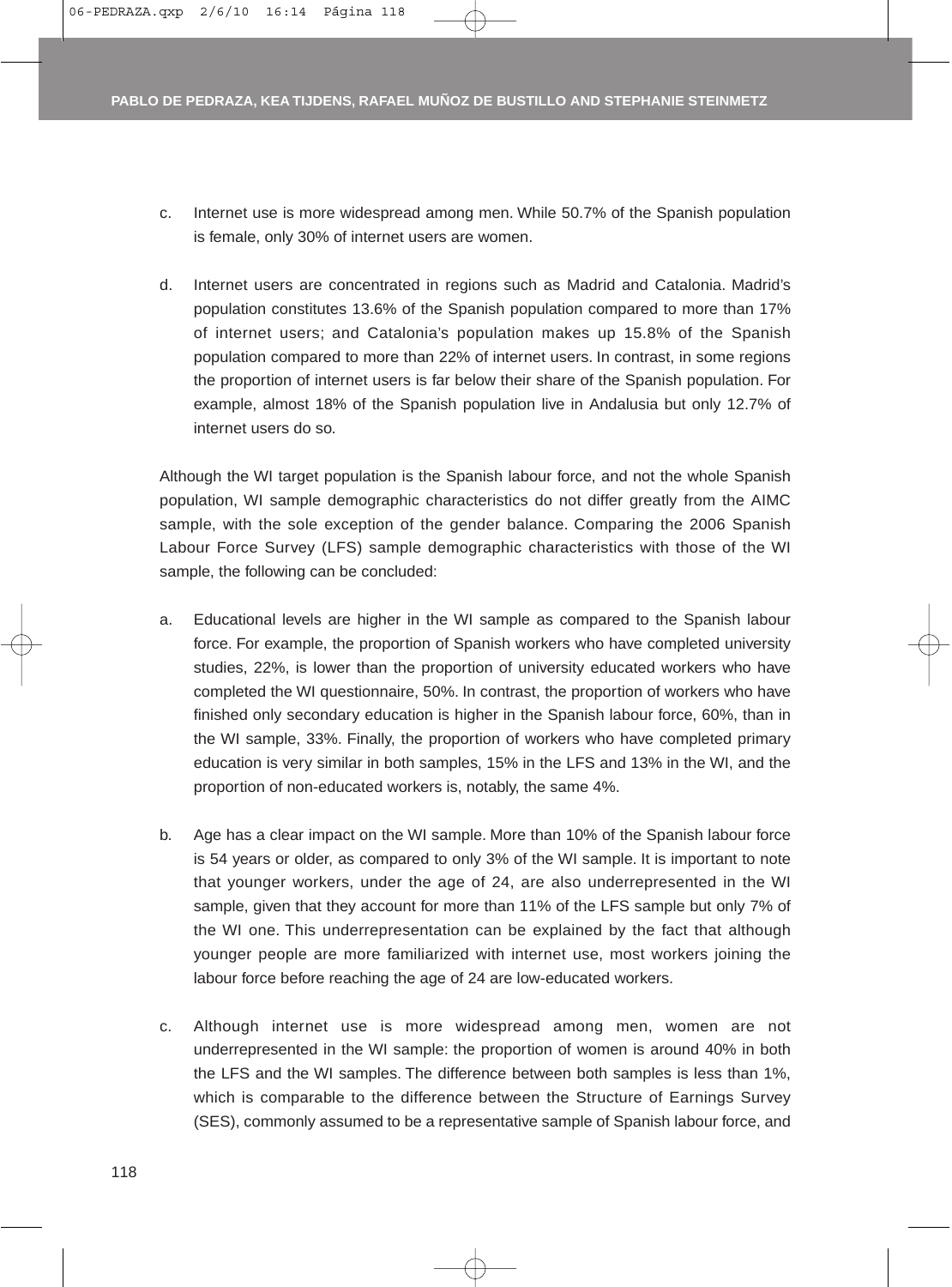the LFS. However, during the early stages of the Spanish WI survey, before specific marketing and targeting measures for women were implemented, the proportion of females in the sample was much lower, around 33%.

d. Regarding the regional distribution, the proportion of workers in the WI sample from regions such as Madrid, 23.5%, and Catalonia, 19.2%, where the internet is more widespread, is higher than the proportion of workers from those regions in LFS, 14.7% and 16.9%, respectively. In contrast, regions such as Andalusia, where the proportion of internet users is below its share of the Spanish population, are underrepresented in the WI sample: while 16.5% of the Spanish labour force is concentrated in Andalusia, only 13% of the WI sample work in this region.

It can be concluded that the WI is quite successful in terms of the number of visits and visitors that it attracts, as well as in terms of responses to its questionnaire: almost 15,000 completed questionnaires at a much lower cost than any other sampling method. Nevertheless, it is clear that important problems remain to be solved with regard to the representativeness of the sample. Access to and use of the Internet is biased by educational levels, age, and geographical units, which clearly influences the demographic characteristics of a CVWS, making the coverage problem the most important one at present. In fact, unless specific marketing and targeting measures are taken, such as those implemented to overcome the WI gender bias, internet access, in this case internet population characteristics described by the AIMC survey, is able to predict CVWS bias according to a set of demographic variables, in this case the WI sample bias.

At the same time, the coverage error might be expected to become progressively less important in the future as the internet population becomes more similar to the whole population due to the increase in access to the internet (Chen et al., 2002; López, 2008; López, 2006). For example, in The Netherlands, a country where internet penetration is much higher, the Dutch WI survey, launched in 2001, is already accessed by gardeners and other workers in low-wage occupations. Furthermore, in the Dutch WI sample, underrepresented groups in terms of age have also decreased their underrepresentation over the years. While underrepresentation of older workers in Spain starts at age 45, the equivalent age in the Dutch WageIndicator is 55. This seems to be a matter of the agetechnology gap and Internet use by older workers. For this reason, in the absence of marketing measures, the age-technology gap implications of web surveys might be solved with the passing of time as workers in the overrepresented age intervals —those under 45 in Spain— grow older and reach the underrepresented age groups of 45-59 and 60 and over. In that case, while the Dutch age-technology gap might be solved within a decade this process will take more than 15 years in Spain.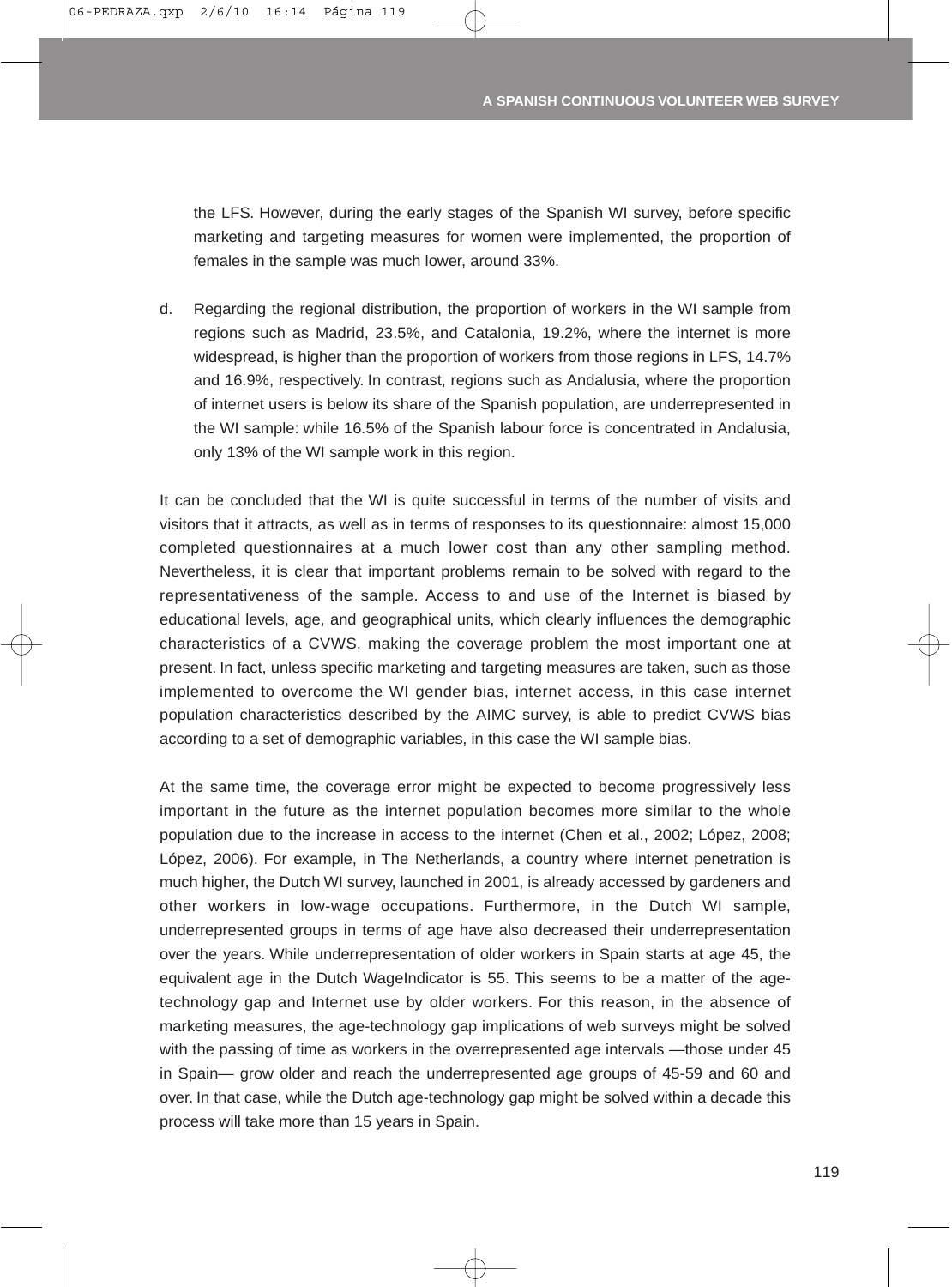In the next section we use the above set of demographic variables (education, age and region) to weight the data obtained by CVWSs. We calculate two types of weights to attempt to correct for representational biases.

#### 3. THE «MODEL-BASED» APPROACH AND THE WI SAMPLE

CVWSs enter uncharted territory in terms of the state of the art of sampling and surveying methods. A random sample —the standard procedure followed by surveys— aimed at collecting data from a population in which every individual has the same probability of being selected, can be analysed by using the standard inference procedures. In contrast, as mentioned in the introduction, CVWSs face several problems that make a proper analysis and interpretation of the results much more difficult<sup>3</sup>. As shown in the previous section, the probability of being selected for a CVWS differs among Spanish regions, increases with educational level and decreases with age. This section follows a «modelbased» approach that attempts to correct for representational biases of non-probability web surveys by using two weighting techniques: Post-stratification (PS) and Propensity Score Adjustment (PSA). In both cases the conditional variables are: regions, age and educational level.

#### 3.1. *The «post-stratification technique» (PS)*

Conventional PS weights have been calculated by using age, education and Spanish regions as conditional variables. The following steps have been taken. Firstly, the WI indicator sample and the LFS were divided into 24 groups, using four age intervals (15- 24, 25-54, 55-64, 65 and over), three educational levels (low, medium, high) and two types of regions: regions overrepresented in the WI sample (Catalonia, Madrid, Aragón, La Rioja and Castile-Leon) and regions underrepresented (Andalusia, Asturias, Balearic Islands, Canary Islands, Cantabria, Castile-La Mancha, Extremadura, Galicia, Murcia, Navarre, Basque Country, Ceuta, Melilla and Valencia). Secondly, the proportion of each group in both samples was calculated. For example, 2.9% of the WI indicator sample are workers between the ages 35 and 44 low-educated and living in an overrepresented region. At the same time, according to the LFS, 2.8% of the Spanish labour force are workers aged between 35 and 44 years old, highly educated and living in an overrepresented region.

<sup>&</sup>lt;sup>3</sup> A good introduction to the specificities of web surveys can be found in Couper (2000) and, from a different, more practical perspective, in Dillman and Bowker (2001).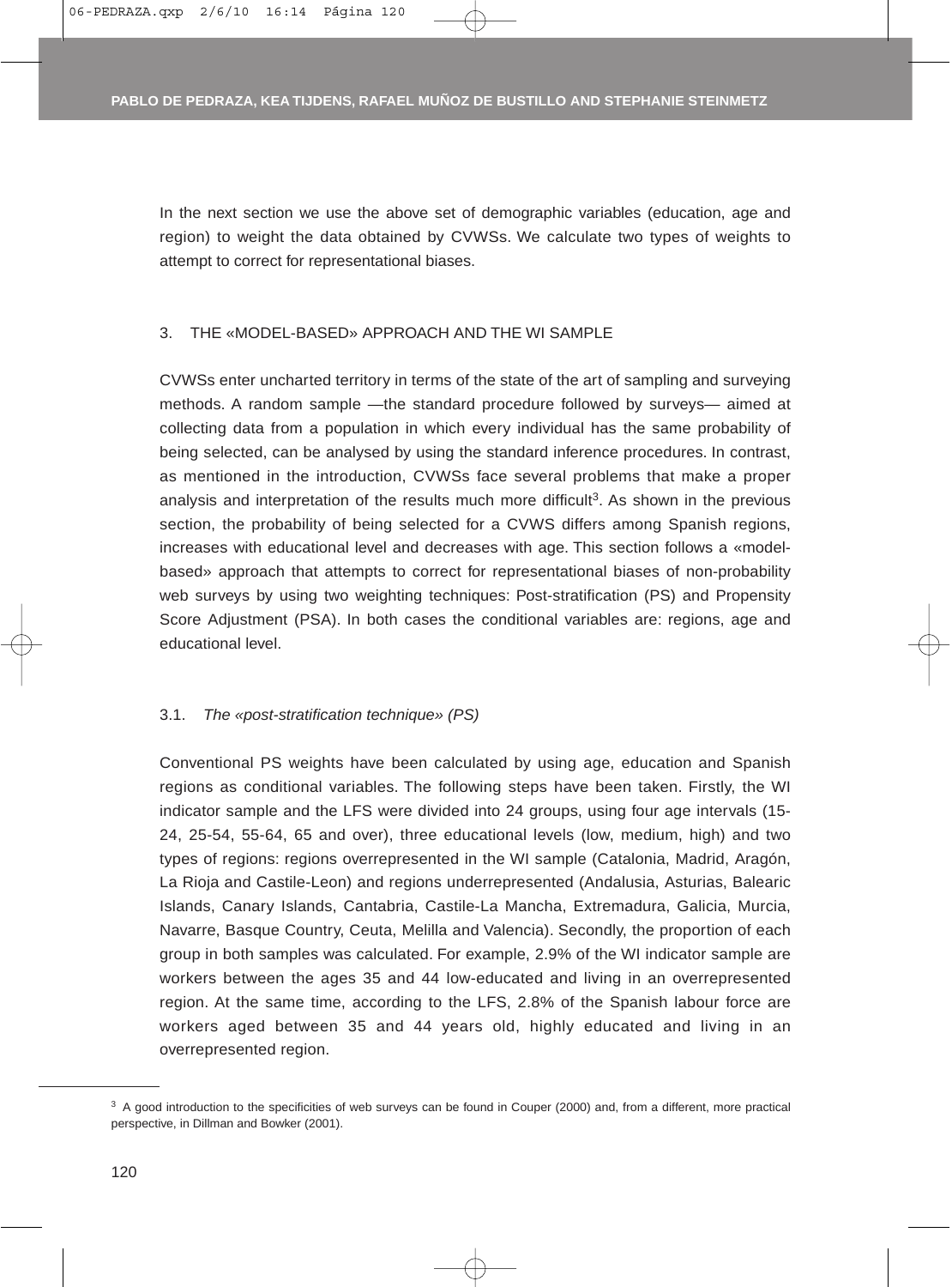Thirdly, a *weight variable* was obtained by dividing the population proportions by the sample proportions:

$$
weight = \frac{n_{population}}{n_{sample}} = \frac{\% LFS}{\% WI}
$$

The resulting weight in the example above is 0.9597. This methodology allows us to weight, by a number greater than 1, groups of age, educational level and region whose representation in the *WageIndicator* sample is lower than their proportion in the population and, to weight by a number less than 1, groups whose representation in the *WageIndicator dataset* sample is higher than their proportion of the population.

Fourthly, in order to avoid excessively high weight values, whenever the difference between the WI proportion and the LFS proportion involved a weight of more than two, two or more groups were merged together. Two merging principles were followed when merging groups. Two groups with different educational levels were never merged together and, whenever possible, neither were two groups from different age intervals. There are labour market related reasons behind these merging principles (it is important to bear in mind that the data are collected for labour market analysis). Although working in one region or another might be an important determinant of an individual situation within the labour market, age and education have a greater impact on variables such as job stability and type of contract.

## 3.2. *The Propensity Score Adjustment (PSA)*

In order to compare the efficiency of the PS and PSA techniques, we calculated PSA weights by using the same conditional variables: age, education and Spanish regions. To calculate PSA weights the following steps were taken.

Firstly, the WI sample was merged with the Spanish Structure of Earnings Survey (SES). Secondly, a probit regression was calculated, using the abovementioned conditional variables as explanatory variables, to estimate individual probabilities of participating in the WI sample. The dependent variable of the probit regression takes a value of 1 when the observation comes from the WI and 0 when it comes from SES. Finally, by using the probit estimated probabilities of participating in the WI survey, the inverse of that probability was calculated for weighting the WI data. The calculated weight takes a higher value when the probabilty of participating in the WI, according to the selected conditional variables, is lower.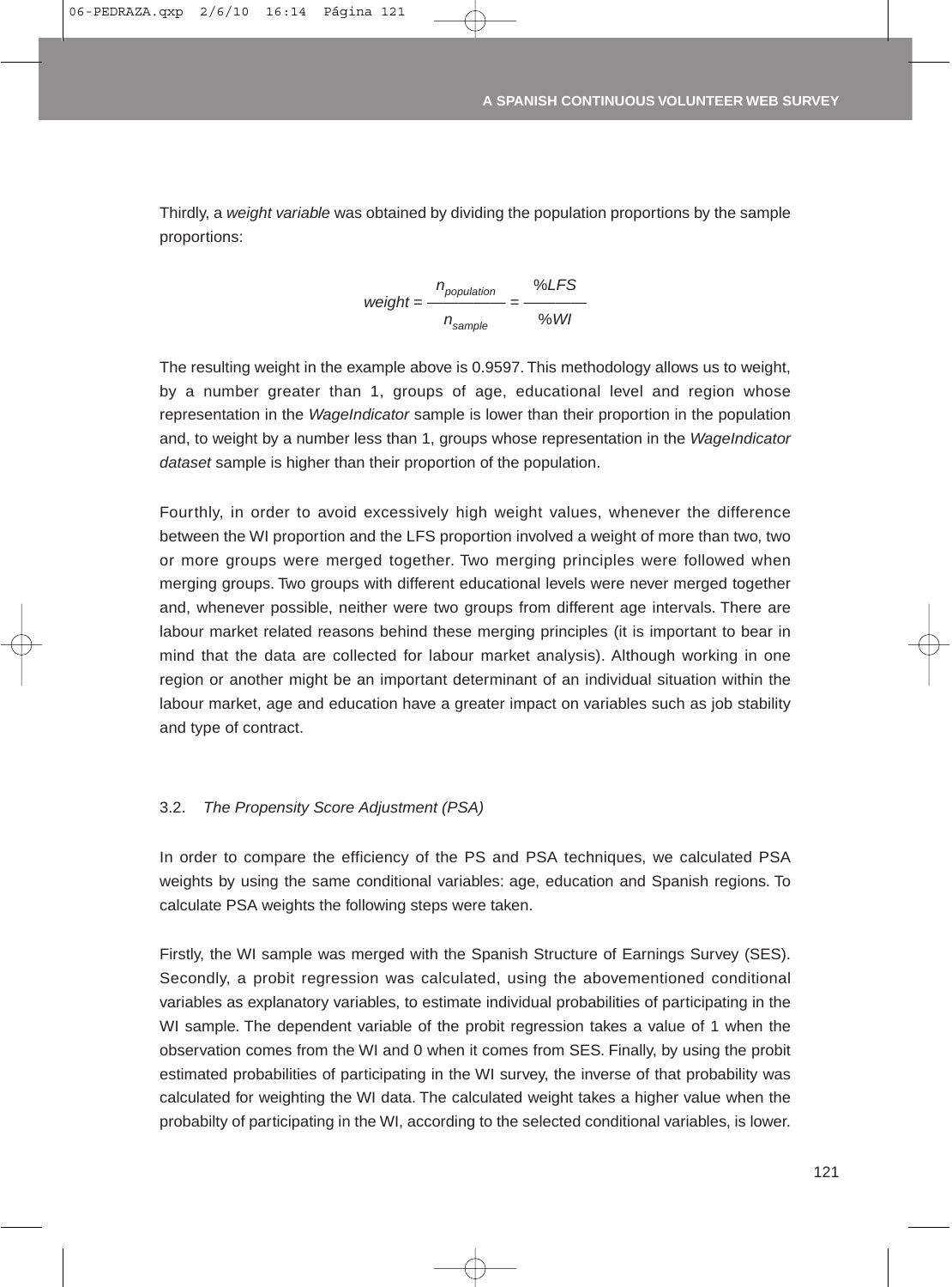It is important to note that the PSA calculation is limited by the lack of attitudinal or «webographic» questions in the SES survey.

### 4. DOES WEIGHTING SOLVE THE PROBLEM?

Mean salaries, inequality indices and salary regressions were calculated before and after implementing weights to the WI data. The results were compared with those obtained using the SES.

Starting with mean annual salaries, according to the Spanish SES the mean annual salary in 2006 was 18,888.18€. According to the WI it was 22,902.81€. The difference can be easily explained by using the conditional variables that were used to calculate weights. Firstly, in the WI sample educational levels are higher than in the SES, which implies higher salaries. Secondly, the overrepresented age intervals in the WI are those in which salaries rise faster and the underrepresented age intervals are either those in which salaries are very low (16-24) or those in which they start rising more slowly (over 55). Finally, salaries in cities such as Madrid and Barcelona are higher.

The estimated mean salary after adjusting the WI sample by using PS weights was 21,903.06€, whereas by using PSA weights it was 21,288.67€. Both are closer to the population value; however, both are still far from it.

#### TABLE 1

Mean salaries and inequality indices according to SES and WI weighted and non-weighted data

|                                 | <b>SES</b>            | WI                     | PS WI                  | <b>PSA WI</b>          |
|---------------------------------|-----------------------|------------------------|------------------------|------------------------|
| Mean salary<br>(standard error) | €18,888.18<br>(33.46) | €22,902.81<br>(212.63) | €21,903.06<br>(251.95) | €21,288.67<br>(351.81) |
| Wage-Gini-index                 | 0.3687                | 0.3596                 | 0.3593                 | 0.3645                 |

(standard errors betwen brackets)

Due to the high number of observations available for the SES sample —almost 200,000—, the standard error is the lowest among the four estimations. The implementation of both types of weights implies an increase in standard errors. It is important to note that the higher the number of variables used to calculate weights, the closer the estimated mean is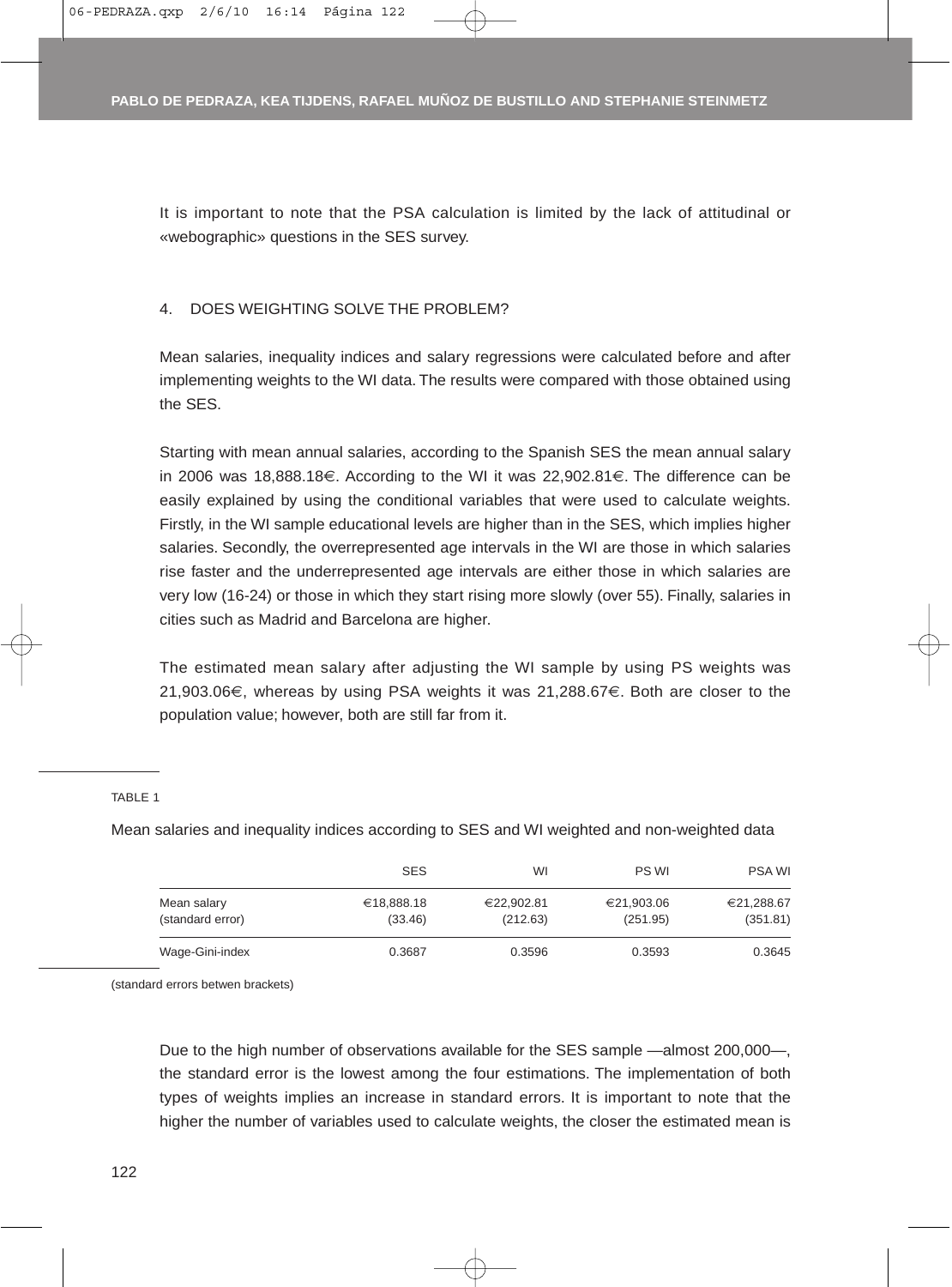to the population mean, but the higher the increase in standard errors. Weights including a more detailed division of Spanish regions were also calculated. Here, the estimated mean salary decreased to 20,511.23€, which is closer to the SES mean, but the standard error increased to 757.11. A potential solution to account for more variables without increasing the standard errors could be the implementation of «design-based» measures such as marketing and targeting measures for specific underrepresented groups. Comparing PSA and PS weights, PSA is more efficient in moving the estimated mean closer to that of the population but PS involves a lower impact on standard errors.

Regarding the inequality indices, the WI Gini index is around one point higher than that of the SES. After implementing PSA weights, the WI Gini index is almost the same as that derived from the SES. However, PS did not change the estimated Gini index.

Regarding the salary regressions, the estimations using SES data show that being a woman implies a lower salary (38% lower), that being one year older increases a salary by 6% and that wage increases due to age are lower the older the worker, as is captured by the negative impact of the variable age square. These three impacts are also captured in the regression using WI data, although WI regression captures lower impacts (being a woman only implies a 24% wage penalty and being a year older only a 5% wage increase). The estimated coefficients after weighting WI data using PSA, although still lower, are closer to the SES ones. At the same time, significant values after weighting are lower than those for the SES and the WI estimations due to the increase in standard errors that weighting produces. The same applies to the estimated coefficients for educational levels: the impact is lower in the WI regression than in the SES one, and PSA weights are successful in moving estimated parameters in the right direction, but significance values decrease considerably after weighting (table 2).

A researcher using only WI data would be able to correctly predict the sign of the impact of each explanatory variable on wages. With the exception of working in construction, which is not significant in the WI and the PSA WI regressions but is significant according to the SES, almost every explanatory variable considered a significant explanatory variable of wages according to the SES would be considered a significant variable using both WI, PS WI and PSA WI regressions.

However, a researcher using only WI data would not be able to correctly predict the size of the impact of each explanatory variable on wages. WI estimations predict lower impacts for every explanatory variable and PSA weights are successful in correcting estimated parameters by moving them in the right direction. At the same time, although the significance values are lower after weighting, with the exception of age squared and working in construction, no erroneous conclusion regarding the identification of significant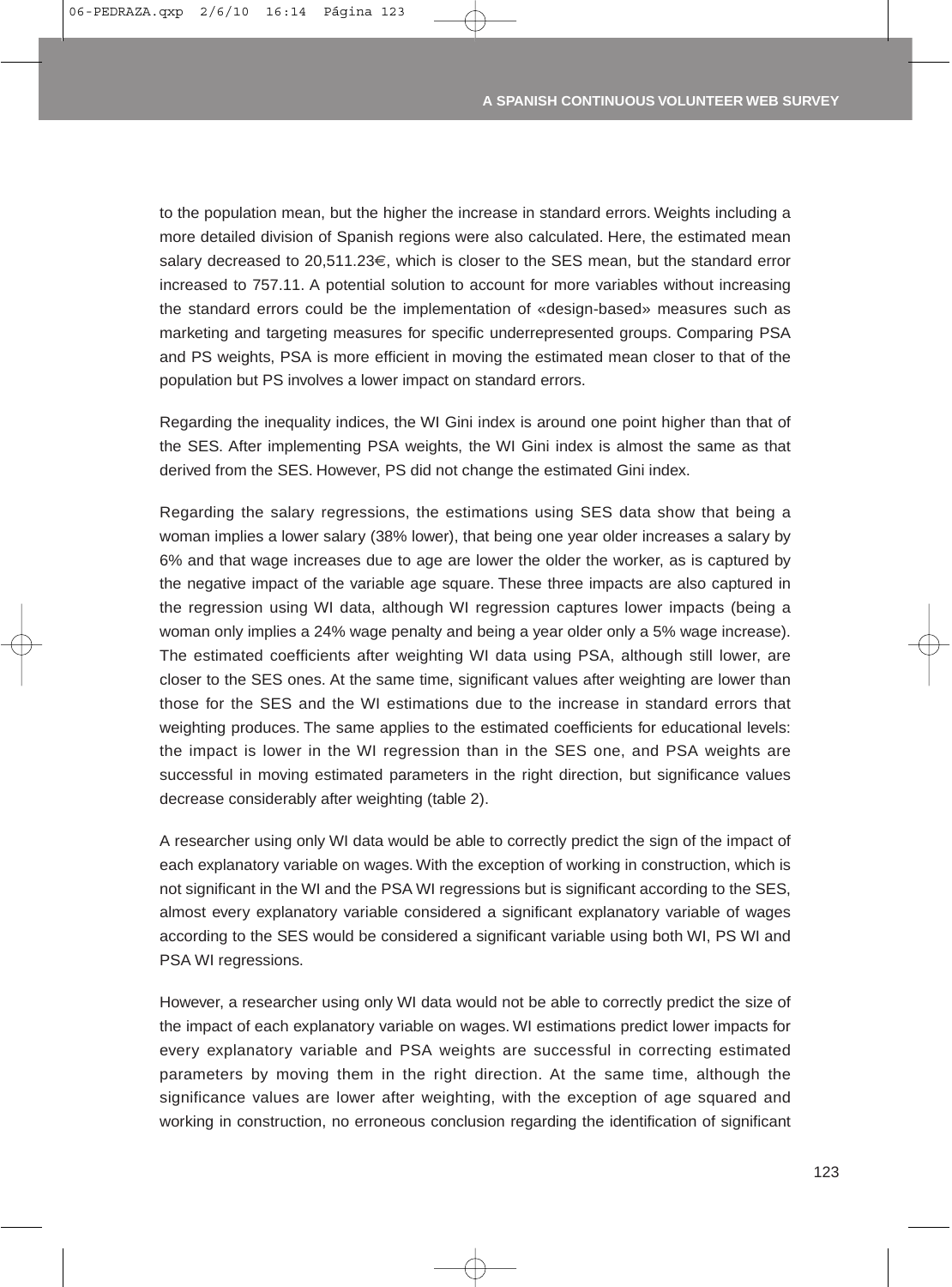#### TABLE 2

Salary Regressions (Dependent variable defined as gross logarithm)

|                          | <b>SES</b>  | WI          | Post-strat. WI | <b>PSA WI</b> |
|--------------------------|-------------|-------------|----------------|---------------|
| Women                    | $-.38***$   | $-.2369***$ | $-.2618***$    | $-.3237***$   |
| Age                      | $.0623***$  | $.0511***$  | $.04***$       | $.0549*$      |
| Age squared              | $-.0006***$ | $-.0004***$ | $-.0003***$    | $-.00042$     |
| <b>Educational level</b> |             |             |                |               |
| No education             | $-.84***$   | $-.5674***$ | $-.6113***$    | $-.5786**$    |
| Primary                  | $-.7015***$ | $-.4856***$ | $-.4962***$    | $-.5692***$   |
| Vocational training I    | $-.4491***$ | $-.4051***$ | $-.396***$     | $-413***$     |
| Secondary I              | $-.6657***$ | $-.3568***$ | $-.3593***$    | $-.4417***$   |
| Secondary II             | $-.4292***$ | $-.324***$  | $-.3242***$    | $-.3721***$   |
| Vocational training II   | $-.3795***$ | $-.292***$  | $-.3185***$    | $-.3049***$   |
| University I             | $-.1332***$ | $-.1233***$ | $-.1296***$    | $-.1446***$   |
| Postgraduate             | $.106***$   | $.1207***$  | $-.1145**$     | $.1184***$    |
| Activity sector          |             |             |                |               |
| Construction             | $.0718***$  | .0082       | .0124          | .0587         |
| <b>Services</b>          | $-.1452***$ | $-.0939***$ | $-.0934***$    | $-.1057**$    |
| Adj R-squared            | 0.3875      | 0.2624      | 0.2767         | 0.3177        |
| Number of obs.           | 197 626     | 14 240      | 14 240         | 14 240        |

\*, \*\*, \*\*\* significant at 0.05, 0.01 and 0.001 respectively.

variables could be obtained from the PSA WI regression. In other words, the reduction in significance levels is not big enough to lead to the (erroneous) conclusion that a variable is not significant when it actually is. As in the calculation of mean salaries, estimated parameters using PS weights are farther from population parameters than those using PSA. However, the impact on significance values is much lower.

Therefore, it can be concluded that although weighting procedures correct estimated parameters in the right direction, they increase standard errors and reduce significance values. PSA estimated parameters are closer to population ones. Although it is not the case in our case study, it is important to note that the reduction in the levels of significance may lead to the erroneous conclusion that an explanatory variable is not significant when it actually is. Such a risk is lower when using PS. In this respect, some authors argue that weighting is useful when calculating population characteristics but not when modelling (Pudney, 2009; Escobar and Fernández, 2010; Angrist and Pischke, 2009) while others argue that weight should be used in both cases (Deaton, 1997).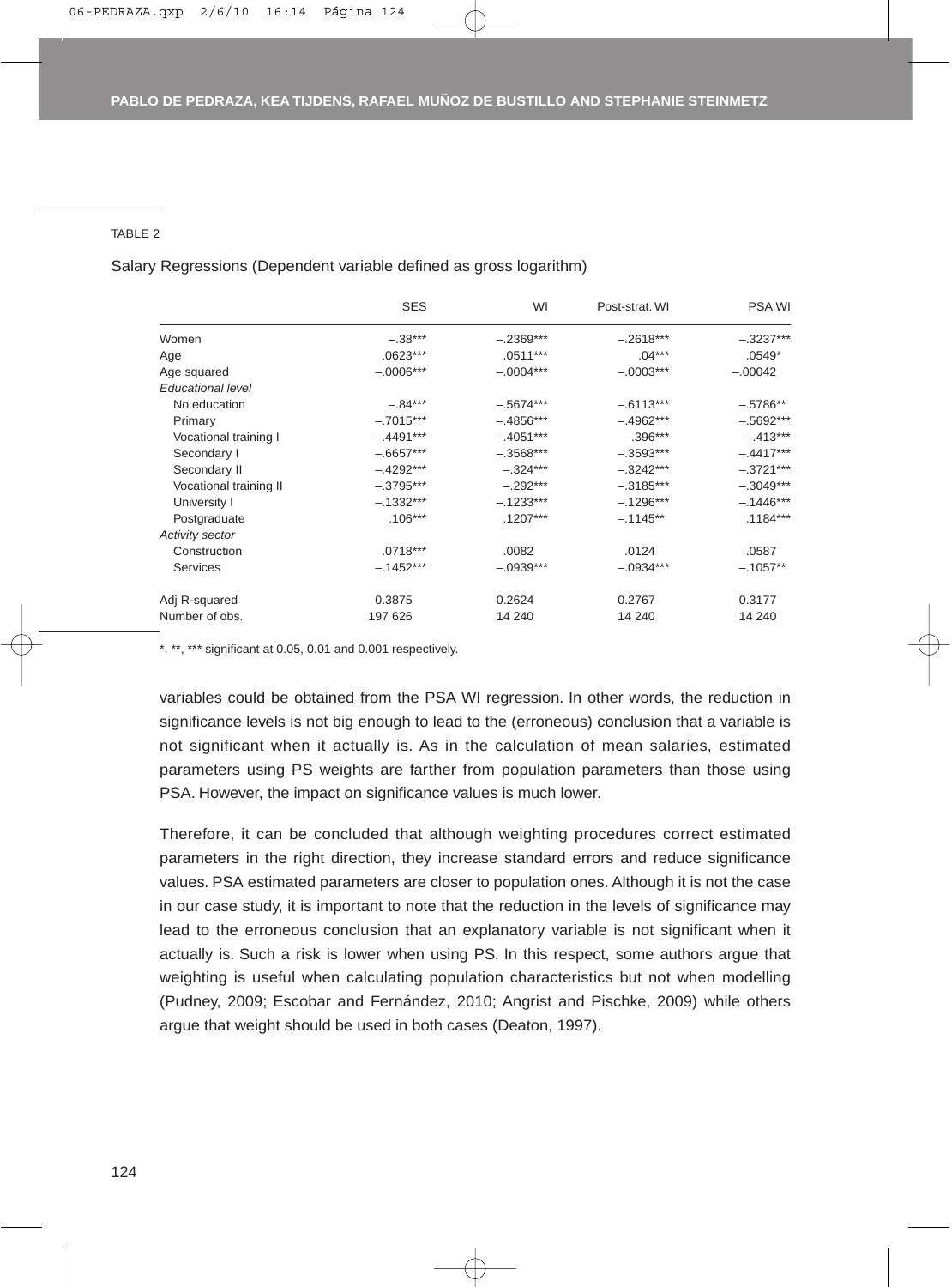#### 5. CONCLUSIONS

Although both weighted methods analysed improve the indices obtained by the web-based survey in terms of reducing their differences with the indices generated by the SES, adjusted means, inequality indices and salary regression estimated parameters still differ from population magnitudes. Therefore, it is not possible to conclude that the Spanish labour market magnitudes can be reliably estimated by using a CVWS, in this case the WI data. However, neither can it be concluded that the «model-based» approach is useless. The two types of adjustment measures evaluated in this paper corrected estimated statistics in the right direction. It should be tested whether several complementary measures (marketing and targeting measures, incentives or use of mixed modes in Official Surveys) could improve these results. Future efforts should focus on developing joint methodologies for the «design-base» and the «model-base».

Firstly, it should be recalled that the Spanish WI project, with very meagre resources, was able to overcome the gender bias. Marketing measures have also been proven to be effective in the Dutch WI, where the project has received much more public support. As personalization increases response rates (Heerwegh, 2005), the use of marketing measures in the Spanish WI, focusing on other underrepresented groups such as older and younger workers, would improve the efficiency of the «model-based» adjustment techniques. In fact, complementary measures such as incentives or marketing and targeting strategies would facilitate the calculation of weights using less conditional variables, involving a lower impact on standard errors and significant values. However, as a drawback, this type of measure increases web survey costs.

Secondly, taking into account the considerable amount of savings that web surveys may involve for Statistical Institutes, projects such as the WI should be encouraged and supported. This may consist of economic support but should also involve collaboration with web survey experts. Although expensive, a good starting point for such collaboration could be the inclusion of «webographics» and attitudinal questions in Official Surveys questionnaires.

Thirdly, in parallel to Official Surveys such as the SES, Statistical Institutes could start making use of CVWSs and/or mixed-mode web surveys with the same target population. Mixed-mode surveys have a clear advantage with respect to CVWSs because, if well designed, they are able to isolate different types of bias, which at the same time makes it easier to calculate the weights. The use of CVWSs and/or mixed-mode web surveys would not necessarily imply giving up the current sample design but would make it easier to monitor, study and facilitate the transition to the use of new technologies in data collection. In fact, in the USA the use of new technologies in Official Surveys is much more widespread.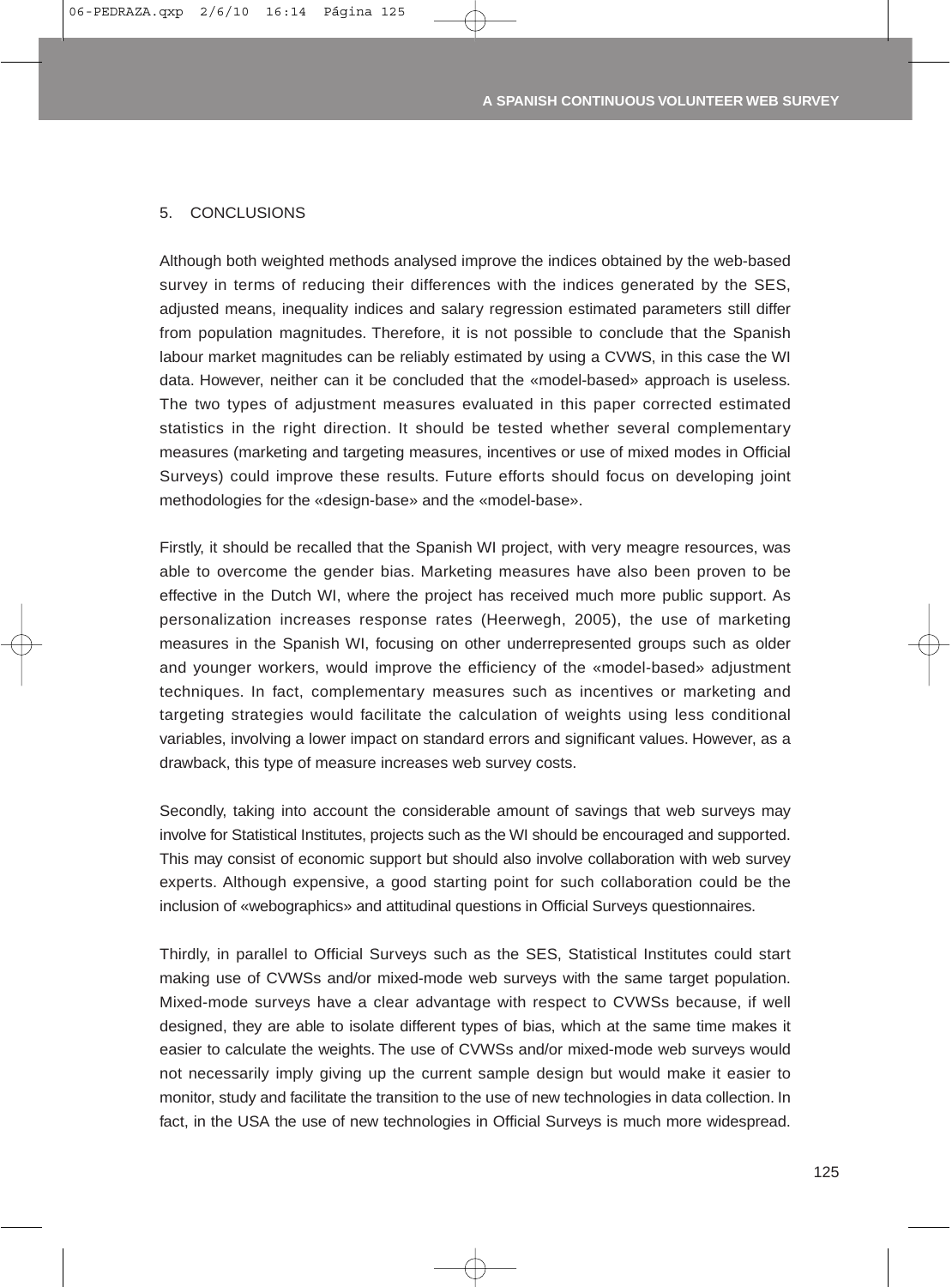#### 6. DISCUSSION

Most European Statistical Institutes are not yet paying attention to web surveys, nor are they supporting them. Many survey specialists are constantly neglecting the need to increase research activities to give web surveys scientific validity. As a result, the European Survey scientific community is moving slowly and sceptically towards the adaptation of survey methodologies to the constantly and rapidly improving technological and communication changes. What is more, national and European calls for proposals are not clearly supporting this research stream. Although many citizens can already, for example, make their yearly income tax returns on line, almost no Official European Survey uses the web as a mode of data collection. Notable exceptions in this respect are countries such as Norway and The Netherlands, where academic driven projects such as the LISS panel are supported. The LISS panel reduces web non-coverage bias by giving internet access to certain parts of the population and facilitates the calculation of weights by including «webographic» questions, which is paving the way towards a scientific-based web survey methodology. Although on the frontiers of knowledge, the current state-of-the-art on the use of the web as a means for data collection is sufficiently advanced for Statistical Institutes to, at least, start testing and exploring new modes. However, under the excuse of noncoverage and non-response bias, European social scientists are forced to constantly lag behind their counterparts in the USA in terms of profiting from web survey advantages. In this respect, suffice it to say that although the Spanish SES data used here refer to 2006 wages, they were not available to researchers until 2008. Within the current context of globalization and rapid changes, such a slow mode of data collection cannot be considered optimal for rigorous political advice. The option of waiting until the technological device is solved with the passing of time in order to take advantage of cheaper and quicker new technologies does not seem to be a very intelligent one, since nobody knows what the state of technology will be in ten years' time. New technological changes will most likely produce new technological devices.

To sum up, the «model based» approach has good qualities in the sense that estimated statistics after weighting WI data are closer to population statistics. The results can be criticized, on the one hand, because estimations still differ from population values and, on the other hand, because the implementation of weights increases standard errors. Future research should test firstly whether results could improve in the presence of more active «design-based» measures focusing on demographic characteristics such as education and age; and secondly, whether the inclusion of «webographics» and attitudinal variables as conditional variables in the calculations will improve the results found here. Resources are needed for both purposes because although the commercial sector very frequently uses web surveys, more effort is needed to give the web survey methodology credibility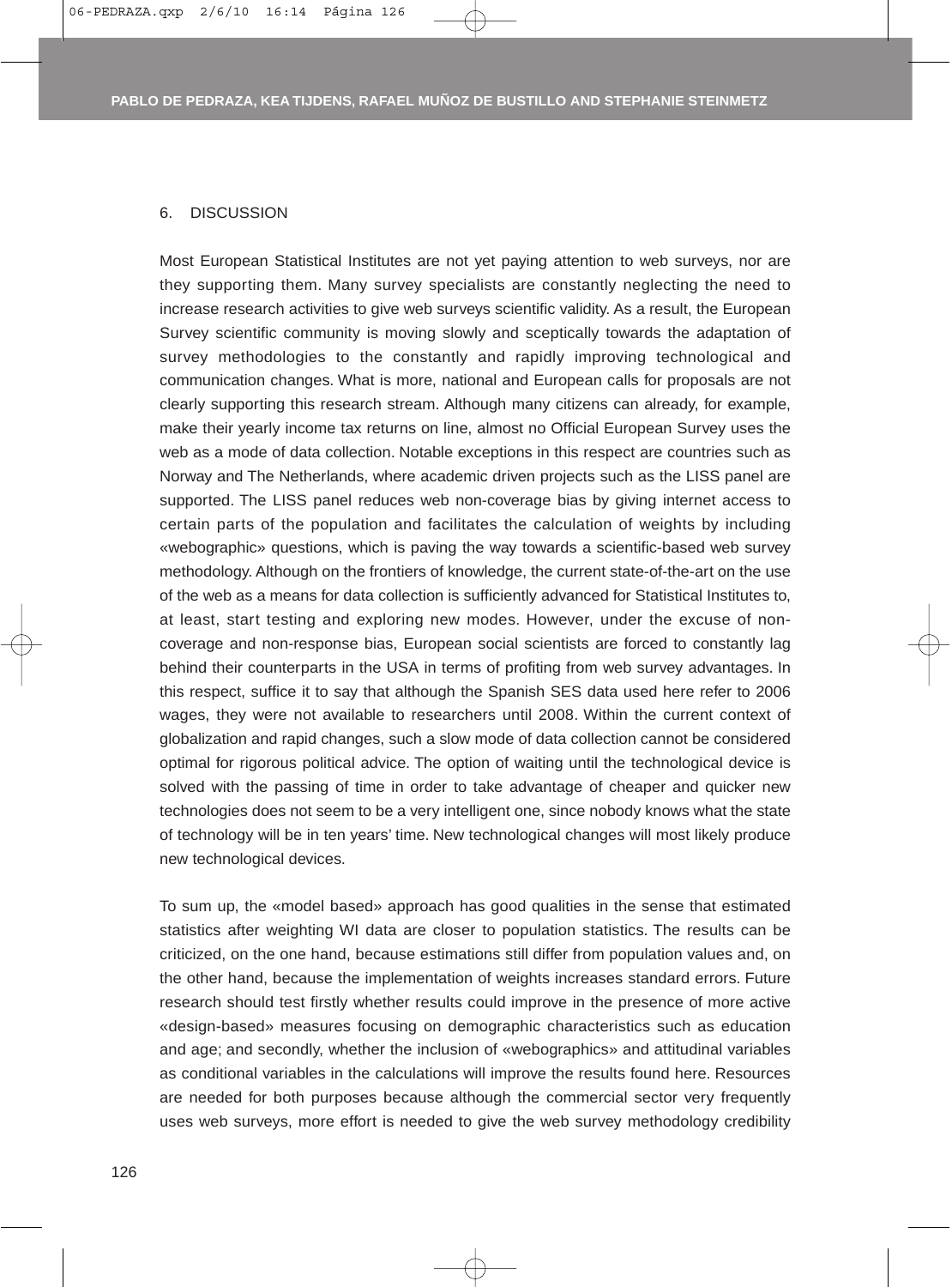and validity for scientific use, which can only be done and disseminated by academics in the name of public interest.

#### **REFERENCES**

Angrist, Joshua D. and Jörn-Steffen Pischke (2009): *Mostly Harmless Econometrics: An Empiricist's Companion*, Princeton: Princeton University Press.

Bandilla, Wolfgang, Michael Bosnjak and Patrick Altdorf (2003): «Survey administration effects? A comparison of web-based and traditional written self-administered surveys using the ISSP environment module», *Social Science Computer Review*, 21 (2): 235-243.

Bandilla, Wolfgang et al. (2009): «Coverage und Nonresponse-Effekte bei Online-Bevölkerungsumfragen», in *Sozialforschung im Internet*: *Methodologie und Praxis der Online-Befragung,* eds. N. Jackob, H. Schoen and T. Zerback, VS Verlag für Sozialwissenschaften.

Bethlehem, J. and I. Stoop (2006): «Online Panels – A Paradigm Theft?», in *Annual Meeting of the Association for Survey Computing.*

Birnbaum, Michael H. (2004): «Human Research and Data Collection Via the Internet», *Annual Review of Psychology,* 55: 803-832.

Bosnjak, Michael and Tracy L. Tuten (2003): «Prepaid and promised incentives in web surveys», *Social Science Computer Review*, 21 (2): 208-217.

Bronner, Fraser and Ton Kuijlen (2007): «The live or digital Interviewer: A comparison between CASI, CAPI and CATI with respect to differences in response behaviour», *International Journal of Market Research,* 49 (2): 167-190.

Chen Wenhong, Jeffrey Boase and Barry Wellman (2002): «The Global Villagers: Comparing Internet Users and Uses around the World», in *The Internet in Everyday Life*, ed. Wellman, Haythornthwaite, Oxford: Blackwell.

Coderre, François, Anne Mathieu and Natalie St-Laurent (2004): «Comparison of the quality of qualitative data obtained through telephone, postal and email surveys», *International Journal of Market Research,* 46 (3): 347-357.

Couper, Mick P., Johnny Blair and Timothy Triplett (1999): «A Comparison of Mail and E-Mail for a Survey of Employees in Federal Statistical Agencies», *Journal of Official Statistics,* 15 (1): 39-56.

Couper, Mick P. (2000): «Web surveys: a review of issues and approaches», *Public Opinion Quarterly*, 64 (4): 464-481.

Couper, Mick P. and Peter Miller (2008): «Web survey methods – Introduction», *Public Opinion Quarterly*, 72 (5): 831-835.

Couper, Mick P. et al. (2008): «Risk of disclosure, perceptions of risk, and concerns about privacy and confidentiality as factors in survey participation», *Journal of Official Statistics*, 24 (2): 255-275.

Couper, Mick P. et al. (2007): «Noncoverage and nonresponse in an Internet survey», *Social Science Research*, 36 (1): 131-148.

Couper, Mick P., Eleanor Singer and Roger Tourangeau (2004): «Does voice matter? An interactive voice response (IVR) experiment», *Journal of Official Statistics*, 20 (3): 551-570.

De Leeuw, Edith D., Joop J. Hox and Don A. Dillman (2008): *International Handbook of Survey Methodology,* New York, NY: Lawrence Erlbaum Associates.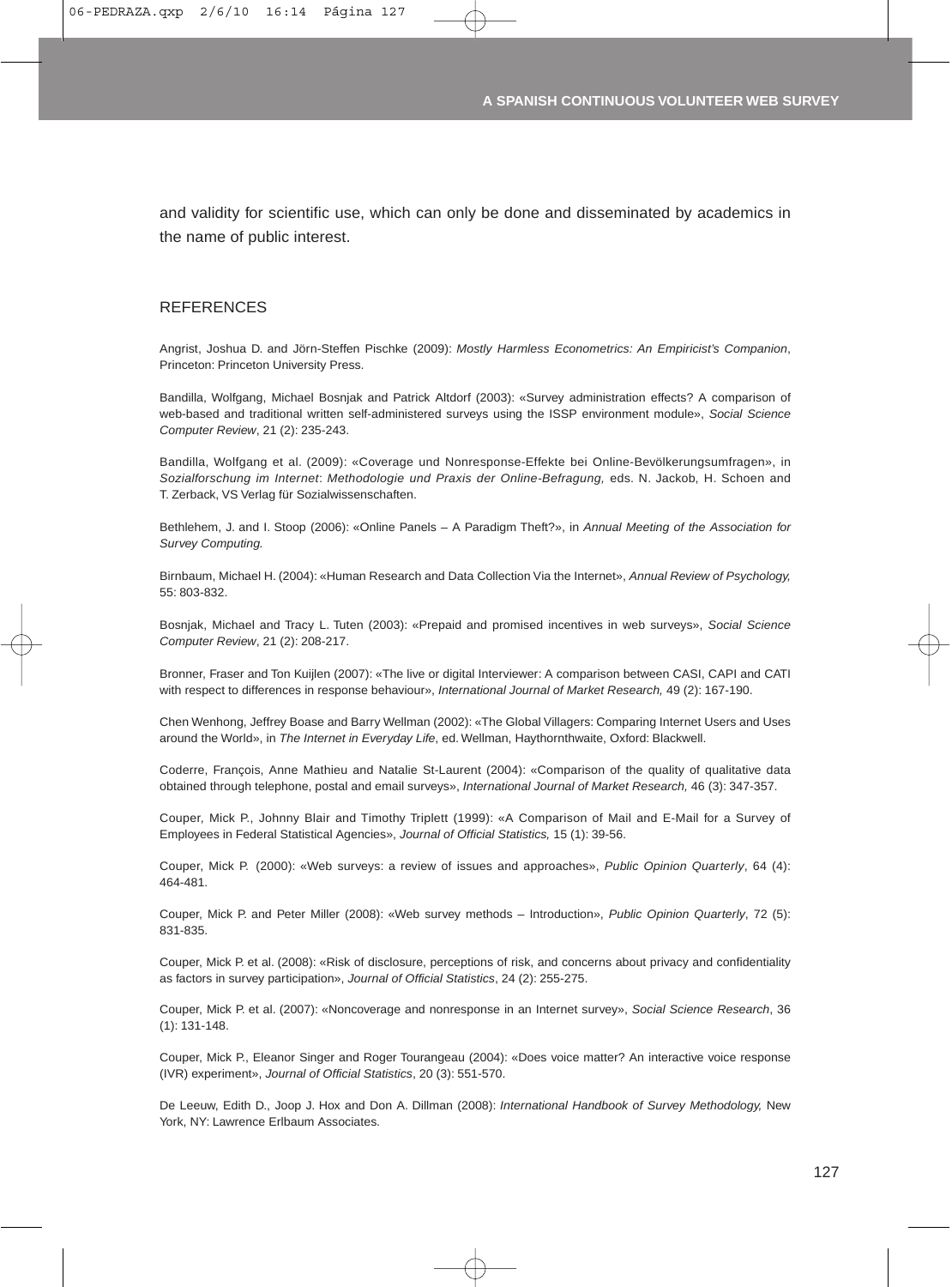Deaton, Angus (1997): *The Analysis of Household Surveys: A Microeconometric Approach to Development Policy*. ISBN 0-8018-5254-4.

Dever, Jill A., Ann Rafferty and Richard Valliant (2008): «Internet surveys: can statistical adjustments eliminate coverage bias?», *Survey Research Methods*, 2 (2): 47-62.

Dillman, Don A. and Denise Bowker (2001): «The Web Questionnaire Challenge to Survey Methodologists», in *Dimensions of Internet Science,* eds. Ulf-Dietrich Reips and Michael Bosnjak, Lengerich: Pabst Science Publishers.

Dillman, Don A., Jolene Smyth and Christian Leah (2009): *Internet, Mail and Mixed-Mode Surveys: the tailored design method*, ed. John Wiley, Holboken, 3th Edition.

Duffy, Bobby et al. (2005): «Comparing Data from online and Face-to-Face surveys», *International Journal of Market Research*, 47 (6): 615-639.

Escobar, Modesto, Enrique Fernández and Fabrizio Bernardi (2009): *Análisis de datos con Stata,* Madrid: Centro de Investigaciones Sociológicas.

Fricker, Scott et al. (2005): «An Experimental Comparison of Web and Telephone Surveys», *Public Opinion Quarterly*, 69 (3): 370-392.

Fricker, Ronald D. (2008): «Sampling methods for web and E-mail surveys», in *The SAGE Handbook of Online Research Methods*, eds. N. Fielding, R. M. Lee and G. Blank, London: Sage.

Fricker, Ronald and Mathias Schonlau (2002): «Advantages and disadvantages of Internet research surveys: Evidence from the literature», *Field Methods*, 14: 347-367.

Galesic, Mirta (2006): «Dropouts on the web: effects of interest and burden experienced during an online survey», *Journal of Official Statistics*, 22 (2): 313-328.

Göritz, Anja S. (2006): «Cash lotteries as incentives in online panels», *Social Science Computer Review*, 24 (4): 445-459.

Healey, Benjamin (2007): «Drop downs and scroll mice: the effect of response option format and input mechanism employed on data quality in web surveys», *Social Science Computer Review*, 25 (1): 111-128.

Heerwegh, Dirk (2005): «Effects of personal salutations in E-mail invitations to participate in a web survey», *Public Opinion Quarterly,* 69 (4): 588-598.

Ilieva, Janet, Steven Baron and Nigel M. Healey (2002): «Online surveys in marketing research: pros and cons», *International Journal of Marketing Research*, 44 (3): 361-376.

Kaczmirek, Lars (2008): *Human-Survey Interaction: Usability and Nonresponse in Online Surveys*, ed. Mannheim: MADOC.

Kaplowitz, Michael, Timothy Hadlock and Ralph Levine (2004): «A comparison of web and mail survey response rates», *Public Opinion Quarterly*, 68 (1): 94-101.

Kiesler, Sara and Lee Sproull (2001): *Human Values and the Design of Computer Technology*, ed. Centre for the Study of Language and Information.

Lee, Sunghee and Richard Vaillant (2009): «Estimation for volunteer panel web surveys using propensity score adjustment and calibration adjustment», *Sociological Methods Research*, 37 (3): 319-343.

Llauradó, Oriol (2006): «El trabajo de campo online: qué hemos aprendido en los últimos 10 años», *Investigación y Marketing* (Monográfico sobre la investigación online; el impacto de la nuevas tecnologías), 91 (junio): 25-40.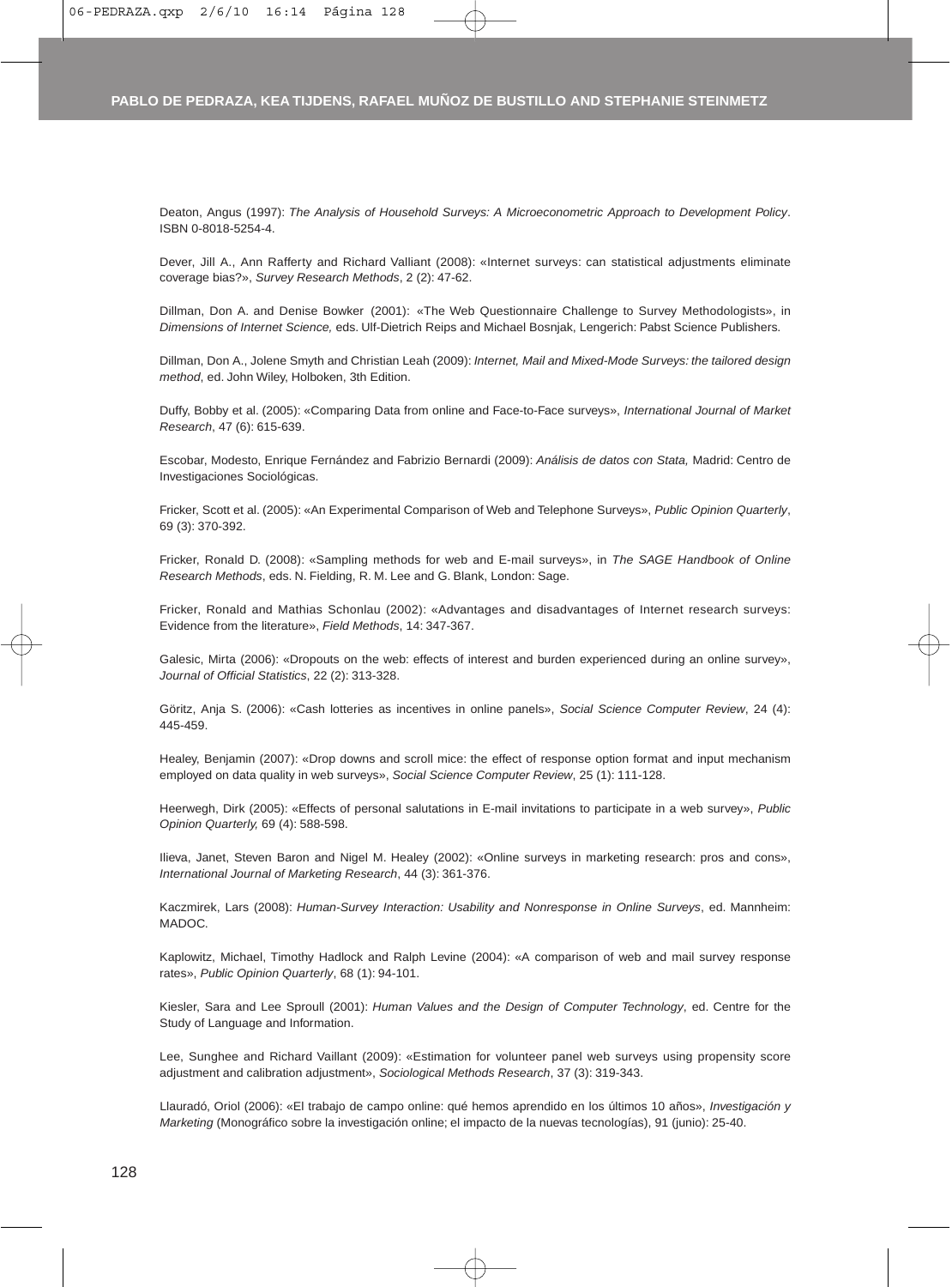López, Antoni (2006): «Que las escasas diferencias no nos impidan aprovechar las ventajas de Access Panel Online», *Investigación y Marketing,* 91 (junio): 20-24.

López, Antoni (2008): «¿Seguimos hablando del on-line?», *Investigación y Marketing,* 98 (marzo): 28-30.

Loosveldt, Geer and Nathalie Snock (2008): «An evaluation of the weighting procedures for online access panel surveys», *Survey Research Methods*, 2 (2): 93-105.

Lozar Manfreda, Katja et al. (2008): «Web surveys versus other survey modes: A meta-analysis comparing response rates», *International Journal of Market Research*, 50 (1): 79-104.

Lynn, Peter (2008): «The problem of nonresponse», in *International Handbook of Survey Methodology*, eds. E. D. De Leeuw, J. Hox and D. A. Dillman, New York: Lawrence Erlbaum Associates.

Malhotra, Neil and Jon A. Krosnick (2007): «The effect of survey mode and sampling on inferences about political attitudes and behaviour: comparing the 2000 and 2004 ANES to Internet surveys with nonprobability samples», *Political Analysis*, 15 (3): 286-324.

Muñoz de Bustillo, Rafael and Pablo de Pedraza (2010): «Determinants of Job Insecurity in 5 European Countries», *European Journal of Industrial Relations,* 16 (1): 5-20.

Porter, Stephen R. and Michael E. Whitcomb (2003): «The Impact of Contact Type on Web Survey Response Rates», *Public Opinion Quarterly*, 67 (4): 579-588.

Pratesi, Monica et al. (2004): «List-based web surveys: Quality, timeliness, and nonresponse in the steps of the participation flow», *Journal of Official Statistics,* 20 (3): 451-465.

Rosenbaum, Paul R. and Donald B. Rubin (1983): «The central role of the propensity score in observational studies for causal effects», *Biometrika*, 70: 41-55.

Roster, Catherine et al. (2004): «A comparison of response characteristics from web and telephone surveys», *International Journal of Market Research,* 446 (3): 359-373.

Schaefer, David R. and Don A. Dillman (1998): «Development of a Standard E-Mail Methodology: Results from an Experiment», *Public Opinion Quarterly*, 62 (3): 378-397.

Scherpenzeel, A. and M. Das (2009): «True' Internet panels: evidence from the Netherlands», in *Social Research and the Internet: Advances in Applied Methods,* eds. M. Das, P. Ester and L. Kaczmirek, Boca Raton: Taylor & Francis.

Schneider, Sid J. et al. (2005): «Telephone, internet, and paper data collection modes for census 2000 short form», *Journal of Official Statistics,* 21 (1): 89-101.

Schonlau, Mathias et al. (2009): «Selection bias in web surveys and the use of propensity scores», *Sociological Methods Research*, 37 (3): 291-318.

Shih, Tse-Hua and Xitao Fan (2008): «Comparing response rates from web and mail surveys: A meta-analysis», *Field Methods*, 20 (3): 249-271.

Steinmetz, Stephanie, Kea Tijdens and Pablo de Pedraza (2009): «Comparing different weighting procedures for volunteer on line panels – lessons to be learned from German, Dutch and Spanish Wage Indicator data». Presented at *ESRA Conference* 2009 Warsaw.

Sparrow, Nick (2006): «Developing Reliable On Line Polls», *International Journal of Market Research,* 48.

Taylor, Humpfrey (2005): «Does Internet research "work"? Comparing online survey results with telephone surveys», *International Journal of Market Research*, 42 (1): 51-63.